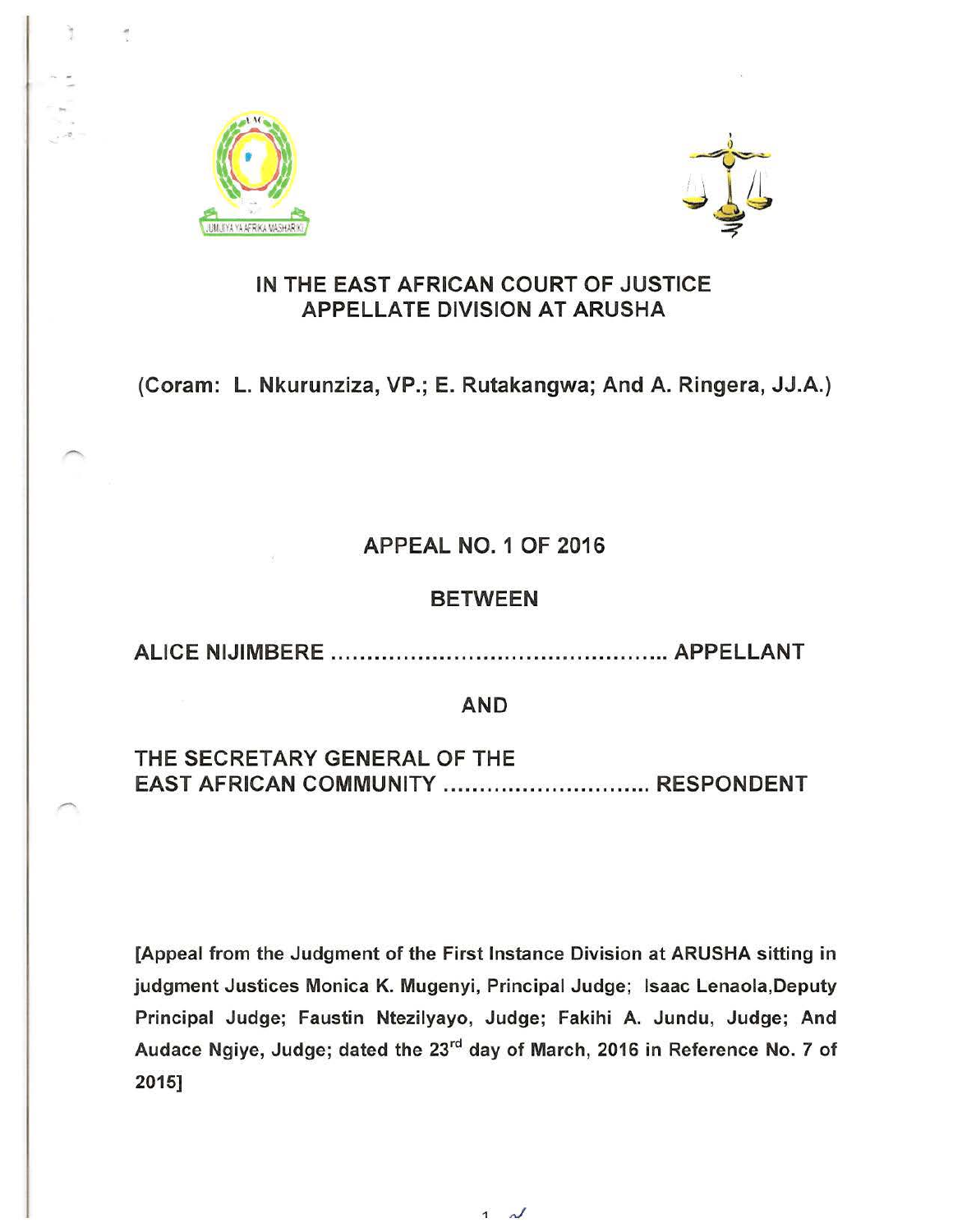#### **JUDGMENT OF THE COURT**

#### **INTRODUCTION**

- 1. The Appellant was aggrieved by the decision of this Court's First Instance Division ("the Trial Court") dated  $23<sup>rd</sup>$  March, 2016, dismissing in its entirety her Reference No. 7 of 2015 ("the Reference").
- 2. In the Reference, the Appellant was complaining against the Respondent's decision of, allegedly "unprocedurally and illegally" depriving her "of a deserved opportunity to be interviewed for the position of Registrar at the EAST AFRICAN COURT OF JUSTICE." The Respondent categorically denied this allegation.
- 3. The Trial Court, after a full trial, found the Appellant's complaint unsubstantiated and wanting in merit. It accordingly dismissed the Reference, ordering each party to bear her/his own costs, hence this Appeal ("the Appeal").

#### **BACKGROUND**

- 4. The essential undisputed background to the Reference and this Appeal is as follows:-
- 5. Sometime in June, 2015, a vacancy announcement for the post of Registrar of the East African Court of Justice ("the Post"), was published. Only candidates from the East African Community ("the Community") Partner States of Burundi, Kenya and Uganda were eligible to apply for the Post.
- 6. The Appellant sent her application on  $6<sup>th</sup>$  July, 2015. The application letter, which was ANNEX 1 to the Appellant's Affidavit sworn on 1st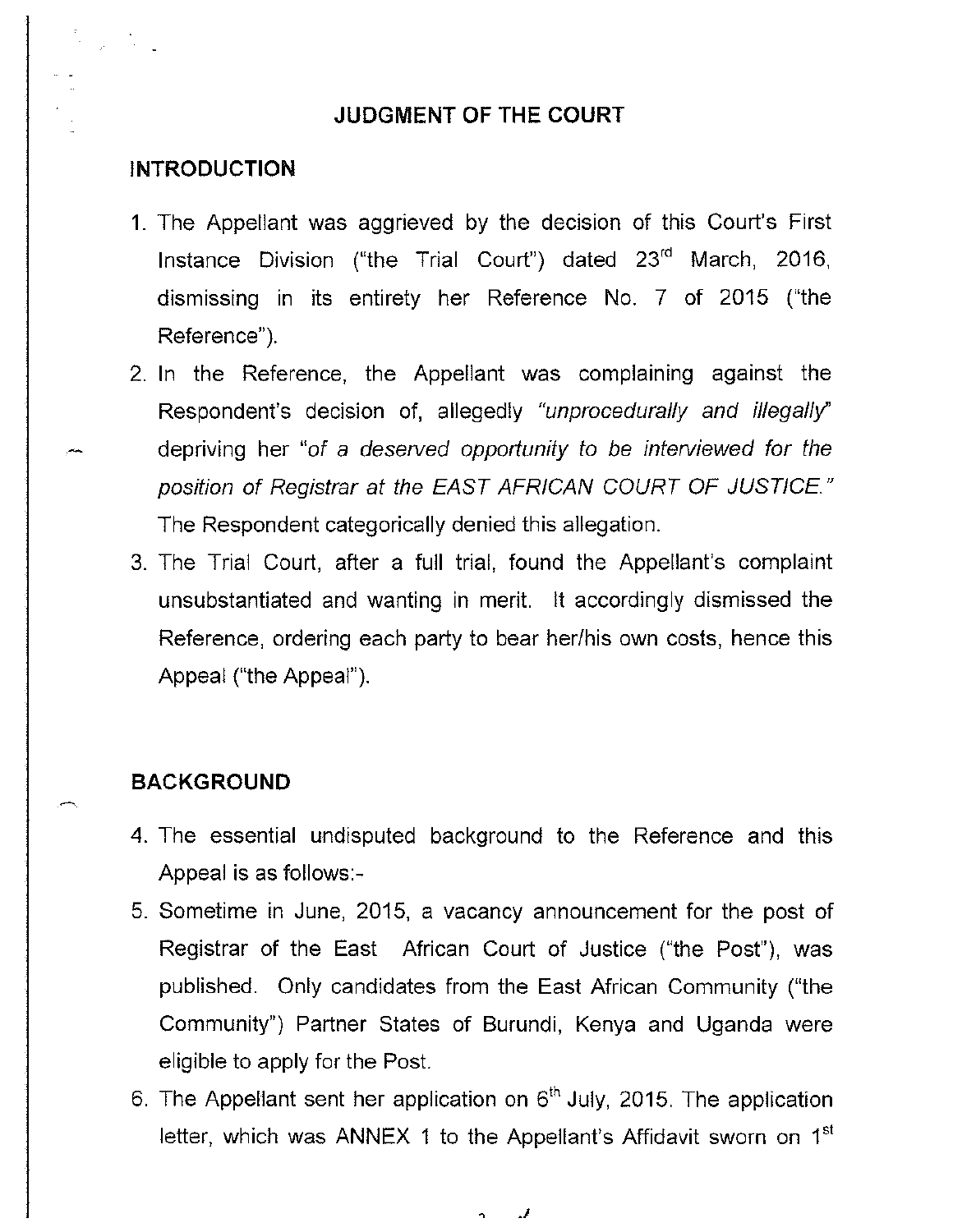December, 2015, shows that as of that date she was residing in Bujumbura, Burundi.

- 7. On 23'd September, 2015, the Appellant was informed by Ms. Ngeze Mariapia of Deloitte and Touche Consulting Tanzania Ltd ("the Interlocutor") that she had been shortlisted for interview for the Post as a "Burundian candidate". She was further informed that the interviews for the Post were scheduled to take place on Monday  $28<sup>th</sup>$ September, 2015, at the offices of the Ministry of the East African Community Affairs in the selected candidates' respective countries. The Appellant was accordingly advised to report at the said offices "in Bujumbura at 13h 15 Burundi time", ready for the interview. She was further advised to make her "own travel arrangements by the most economic direct route to" Bujumbura, where she would have been reimbursed the travelling costs and "a maximum of two nights hotel full board accommodation", subject to "production of receipt/ticket and boarding pass used'.
- 8. Reacting to the interview invitation, the Appellant, on  $24<sup>th</sup>$  September, 2015, at 10:37 a.m, informed the Interlocutor by email, that she would be unable to travel to Bujumbura. She, instead, requested to be granted a "special dispensation" to attend the interview in Arusha, as she had been "informed that the interview panel will be seated at the EAC Headquarters using teleconference services."
- 9. The sought dispensation was not granted by the Respondent. The interviews took place as scheduled for the other shortlisted candidates in Nairobi and Kampala. The Post was filled. The Appellant was not happy. She accordingly accessed the Trial Court under Article 30 of the Treaty for the Establishment of the East African Community ("the Treaty").

 $\mathcal{L}$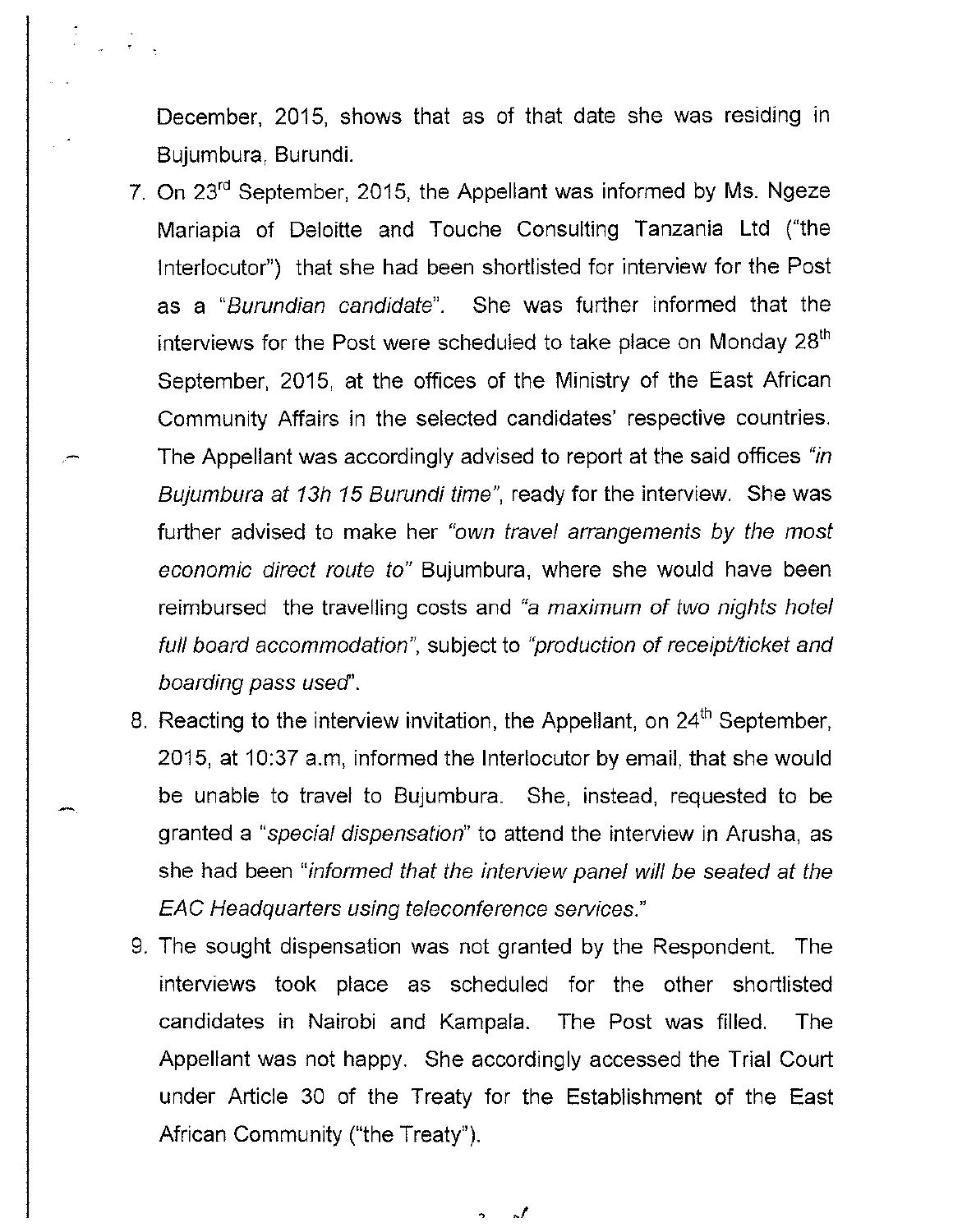- 10. In the Reference, the Appellant was seeking the following orders and reliefs:-
	- (a)An annulment of the decision taken by the East African Community Secretariat (EACS) in its meeting held on 28<sup>th</sup> September 2015, rejecting her request for a dispensation to be interviewed in Arusha;
	- (b )An interim order suspending the process of recruiting the Registrar until the pleadings were closed;
	- (c)A declaration that the decision of the EAC Secretariat was null and void;
	- (d)The re-launching of the interview process to be done by a different interview panel; and

(e)Costs.

- 11. In his response to the Statement of the Reference, the Respondent unequivocally posited that the Appellant had been "given opportunity to be interviewed for the position of Registrar of the East African Court of Justice but did not utilise the same". It was his further contention that having required all eligible candidates to go to their Capital Cities for interviews, it would have been not fair to "thereafter bend the rules to interview the Applicant in Arusha".
- 12. The Respondent further pleaded that interviews had to be conducted at the candidate's own home capital cities, as there was a requirement of making preliminary verifications of their nationalities and stated qualifications, which could not be easily done in Arusha.
- 13. On the above premise, the Respondent denied having breached any of the provisions of the Treaty as alleged Applicant/Appellant. by the

گە Λ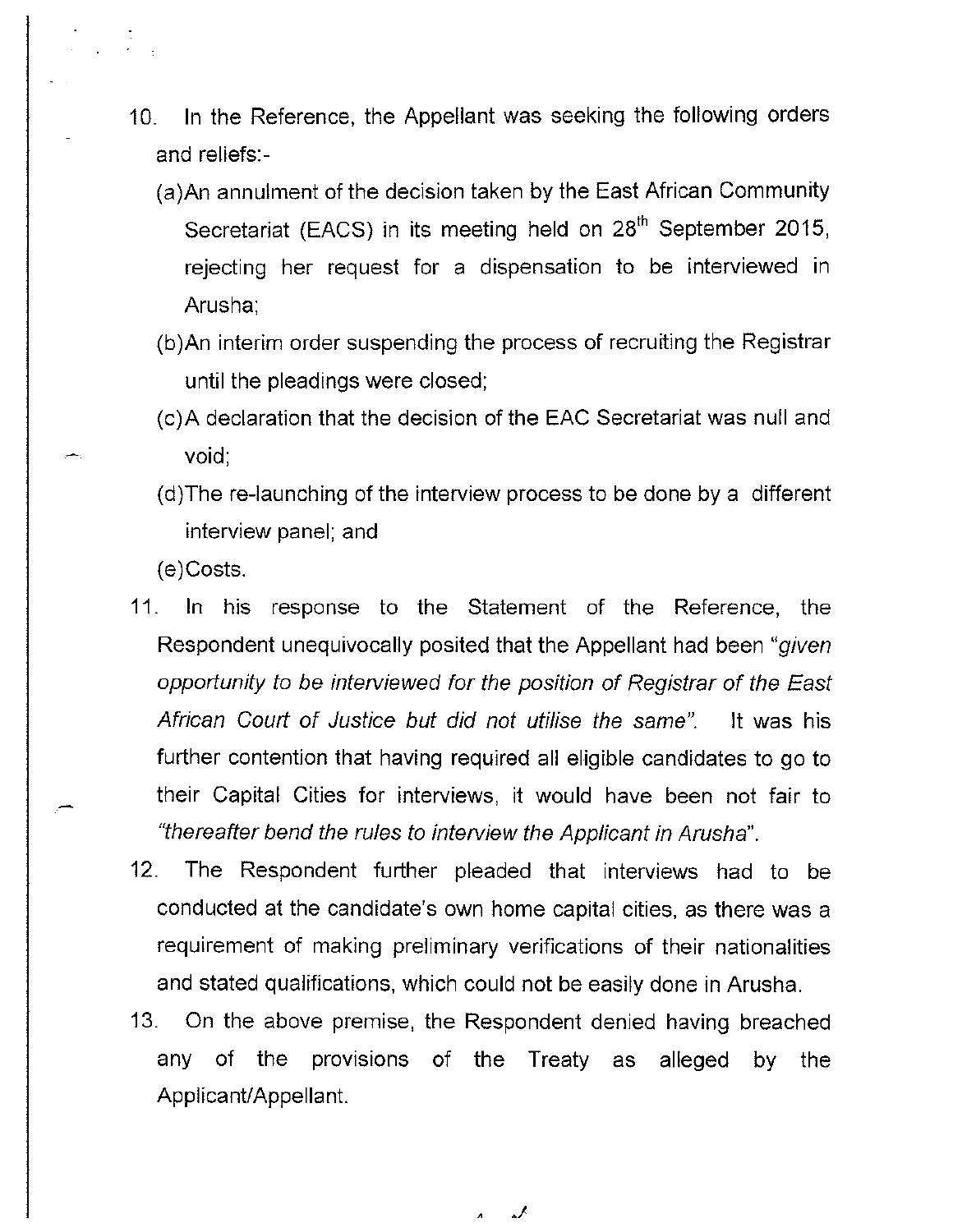#### **AGREED ISSUES AT THE TRIAL AND SUBMISSIONS THEREON**

14. At the Scheduling Conference in the Trial Court, the following issues were agreed upon by the Parties:-

"(i) Whether the conduct of the Respondent in refusing to interview the Applicant in Arusha as she had requested breached Article 6 (d), (e) and (f) and 71(h) of the Treaty and Regulation 20(7) and (8) EAC Staff Rules and Regulations.

- (ii) Whether the Respondent abused his administrative powers by communicating the decision rejecting the request of dispensation, which he received on a Saturday and responded just one hour before the interview time on the following Monday contrary to Article  $71(h)$  of the Treaty.
- (iii) Whether the Respondent breached the provisions of Regulation 20(7) of the EAC Staff Rules and Regulations 2006 by requesting the Applicant to pay on her own means of travel and accommodation expenses contrary to Article 6(d) of the Treaty.
- (iv) Whether the Applicant is entitled to the prayers sought."
- 15. The Parties' also agreed that the hearing would proceed on the basis of affidavital evidence, written submissions and oral highlights on the latter.
- 16. Regarding the first Issue, the Appellant had submitted that the Respondent had "breached the principles of social justice, gender equality, the promotion of Human and Peoples' Rights in accordance with the provisions of the African Charter on Human and Peoples' Rights" as well as the Australian Anti-Discrimination Act, 1991. She was of this firm view because "she was denied special dispensation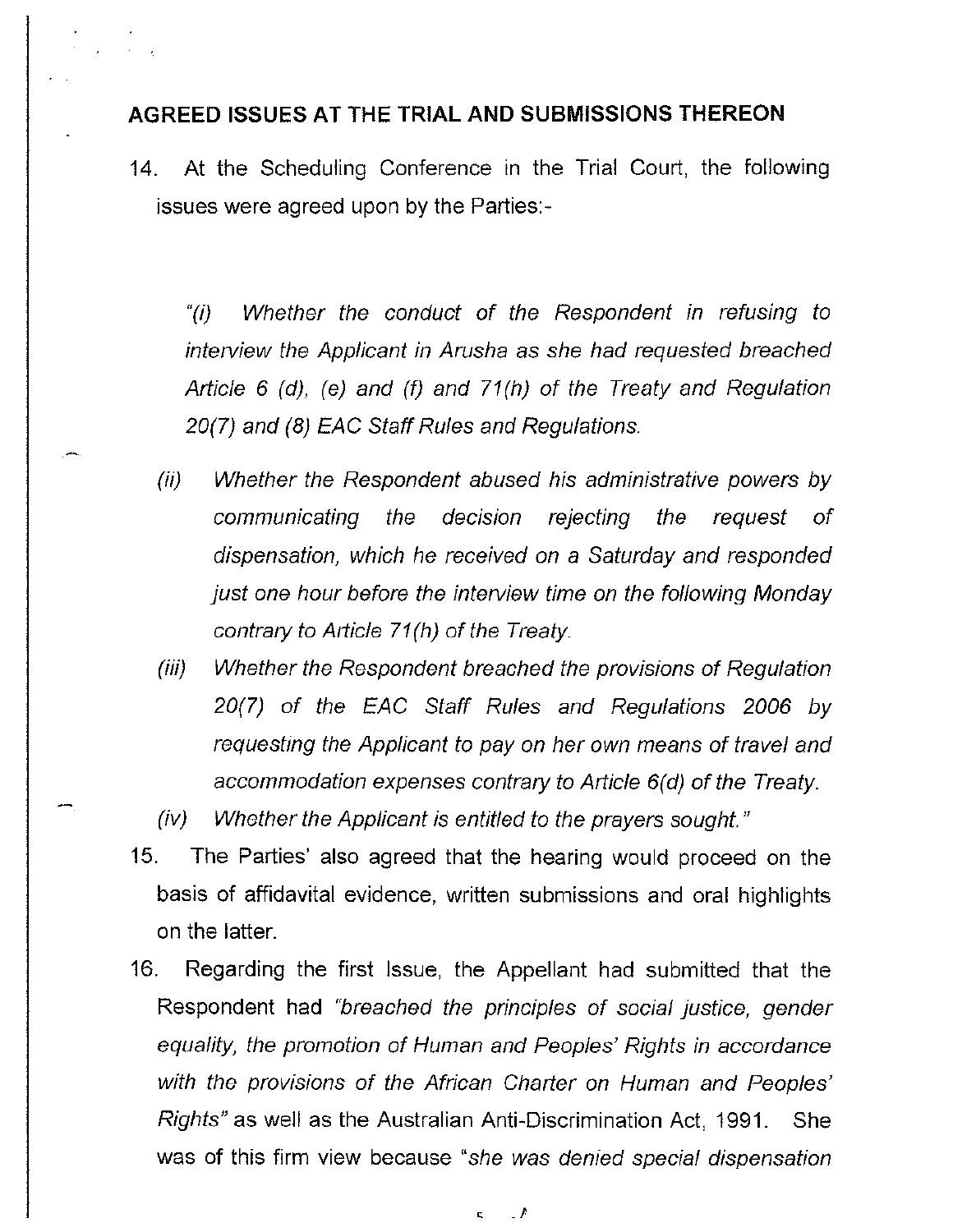merely because she was a mother of a sick infant and the only shortlisted candidate from the Republic of Burundi."

- 17. In response, the Respondent contended that the "principle of good governance enshrined in Article 6 (d) of the Treaty was properly applied" as he had "treated all interviewees equally." He further contended that inability of the Appellant to participate in the interview because her child was sick could not be casually equated to a violation of Article 6(d) of the Treaty.
- 18. Denying the charge of gender discrimination, the Respondent strongly argued that it was untenable as "other women who had been shortlisted to attend the interview did so, and were interviewed in the Partner States."
- 19. After adverting its attention to the provisions of Article 6(d) of the Treaty and the universally accepted attributes of the concepts of social justice, gender equality, equal opportunity and discrimination as well as re-visiting the facts leading to the impugned decision, the learned Trial Justices answered the first Issue in the negative.
- 20. The learned Justices of the Trial Court found the complaint providing the basis of the second Issue totally wanting in merit. It was their conclusive finding that this complaint was a result of an afterthought, having "no basis in either the Reference itself nor in the events prior to the filing of the Reference". This Issue, too, was similarly answered in the negative.
- 21. The third Issue was answered in the negative as well by the Trial Court, as, first, the Appellant had not demanded "advance payment for travel and accommodation", and more tellingly:

"Regulation  $20(7)$  does not state that the payment must be in advance of the interview..."

 $\epsilon$  ,  $\lambda$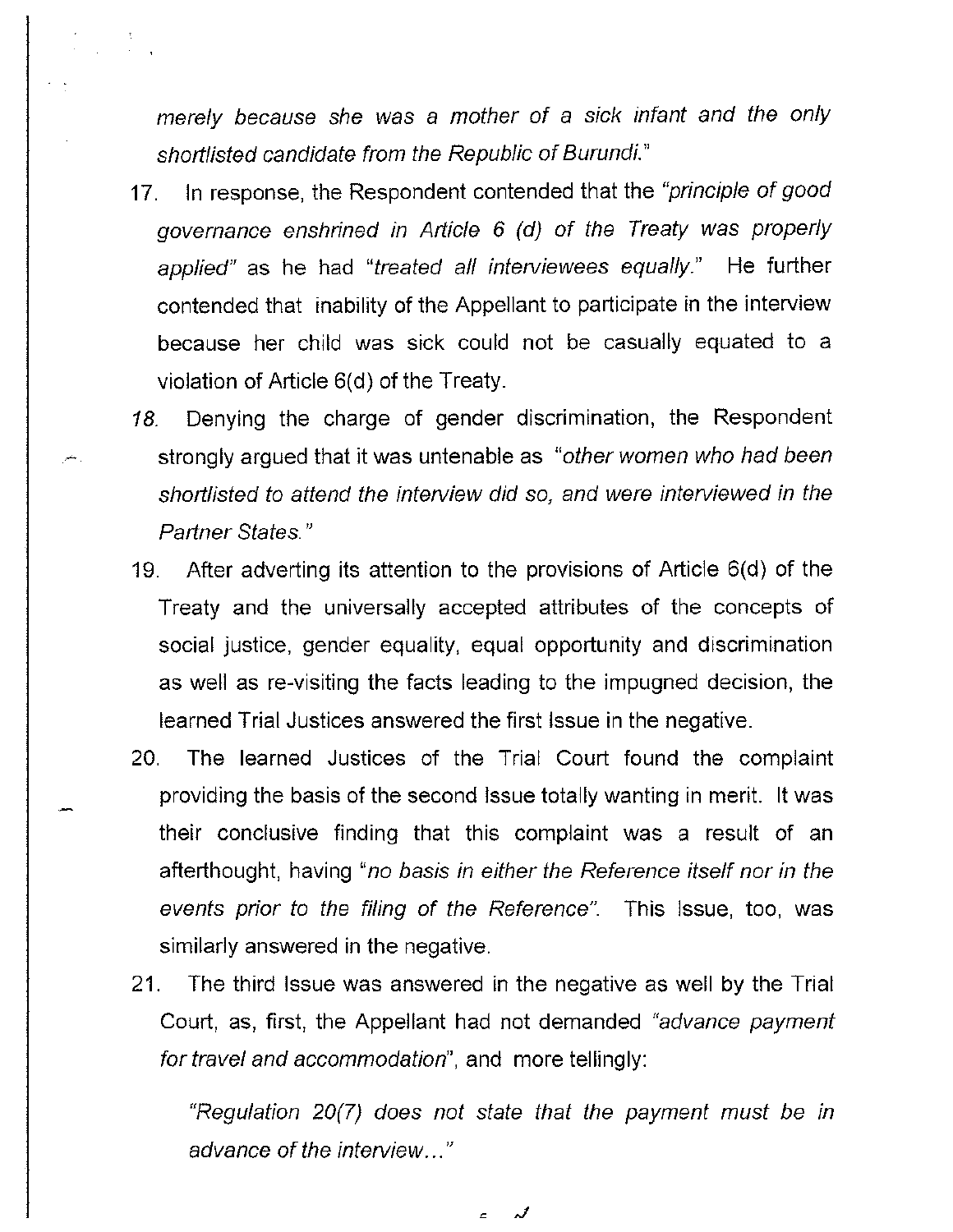22. In disposing of the matter before it, the Trial Court, in view of its findings on issues one to three, found itself enjoined by law not to grant any of the reliefs sought in the Reference including compensation for alleged losses, which had been belatedly and unprocedurally raised in the Appellant's Written Submissions.

#### **THE APPEAL**

23. The Appellant was not amused at all by the Trial Court's findings, holdings and its ultimate determination of the Reference. She accordingly duly instituted this Appeal under Article 35A of the Treaty and Rule 86(1) of the East African Court of Justice Rules of Procedure, 2013 ("the Rules").

لمأجر

24. The Appellant's Memorandum of Appeal lists six (6) grounds of complaint against the decision of the Trial Court. They are as follows:-

"1. That the Hon. Learned Justices of the First Instance Division in law wittingly in (sic) dispensing a judgment against the East African Community Secretariat, while the case was against the Secretary General of the East African Community;

- 2. That the Hon. Learned Justices of the First Instance Division erred in law by issuing a judgment in contravention of the (sic) Rule 68(5) of the East African Court of Justice Rules of Procedure 2013, especially sub sections (sic) (e), (f), (g), (h) and (i);
- 3. That the Hon. Learned Justices of the First Instance Division erred in law by not considering Applicant's case as an issue of public order and good governance, and have not therefore interpreted

, \_/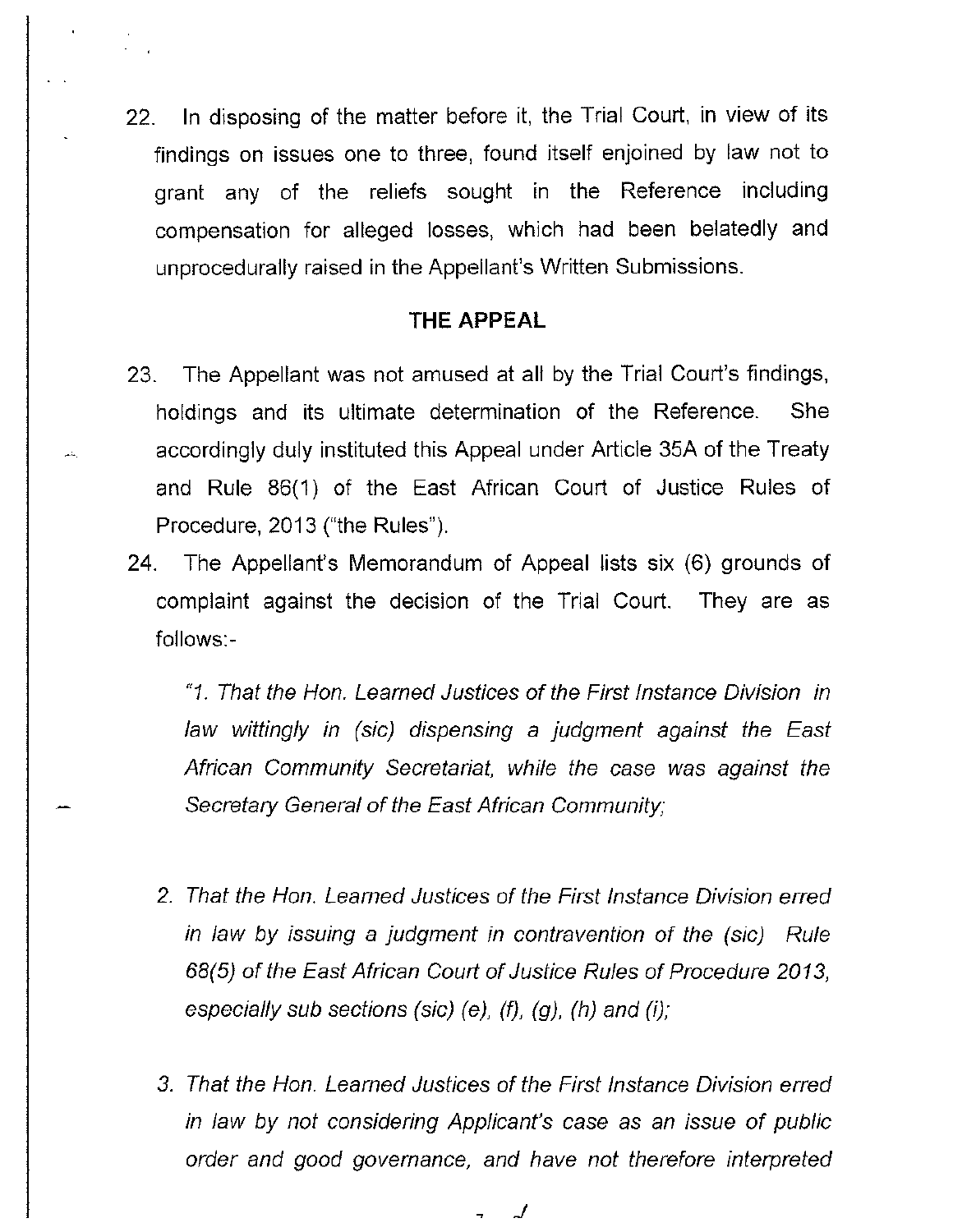properly Article 6 (d), (e), of the Treaty Establishing the East African Community; they even declined to interpret Regulation 20(7) of the Staff Rules and Regulations, 2006 and Article 71(h) of the Treaty Establishing the East African Community. Thus their attitude should be considered as a denial of justice;

- **4.** That the Hon. Learned Justices of the First Instance Division erred in law by not considering all evidence and all submissions filed by Appellant as well as oral pleadings by the Appellant; and thus, have decided in transgression of the legal principle governing the profession of judges in their worthy assignment of rendering a fair justice. They reasoned in favour of the Respondent who did not provide any evidence to support his case; **(No litigation could be rendered secundum allegata et probate);**
- 5. That the Hon. Learned Justices of the First Instance Division committed a procedural irregularity by deciding the matter on facts which were not true and which were not investigated and proved prior to the decision;
- 6. The Honourable Judges of the First Instance Division erred in law by not considering the issue of damages for the Appellant since by being shortlisted she had legitimate expectations of being interviewed."

#### **ISSUES IN THE APPEAL**

**25. On the** basis of the above grounds of appeal, at the Scheduling Conference, **the** following **Issues** were agreed on:-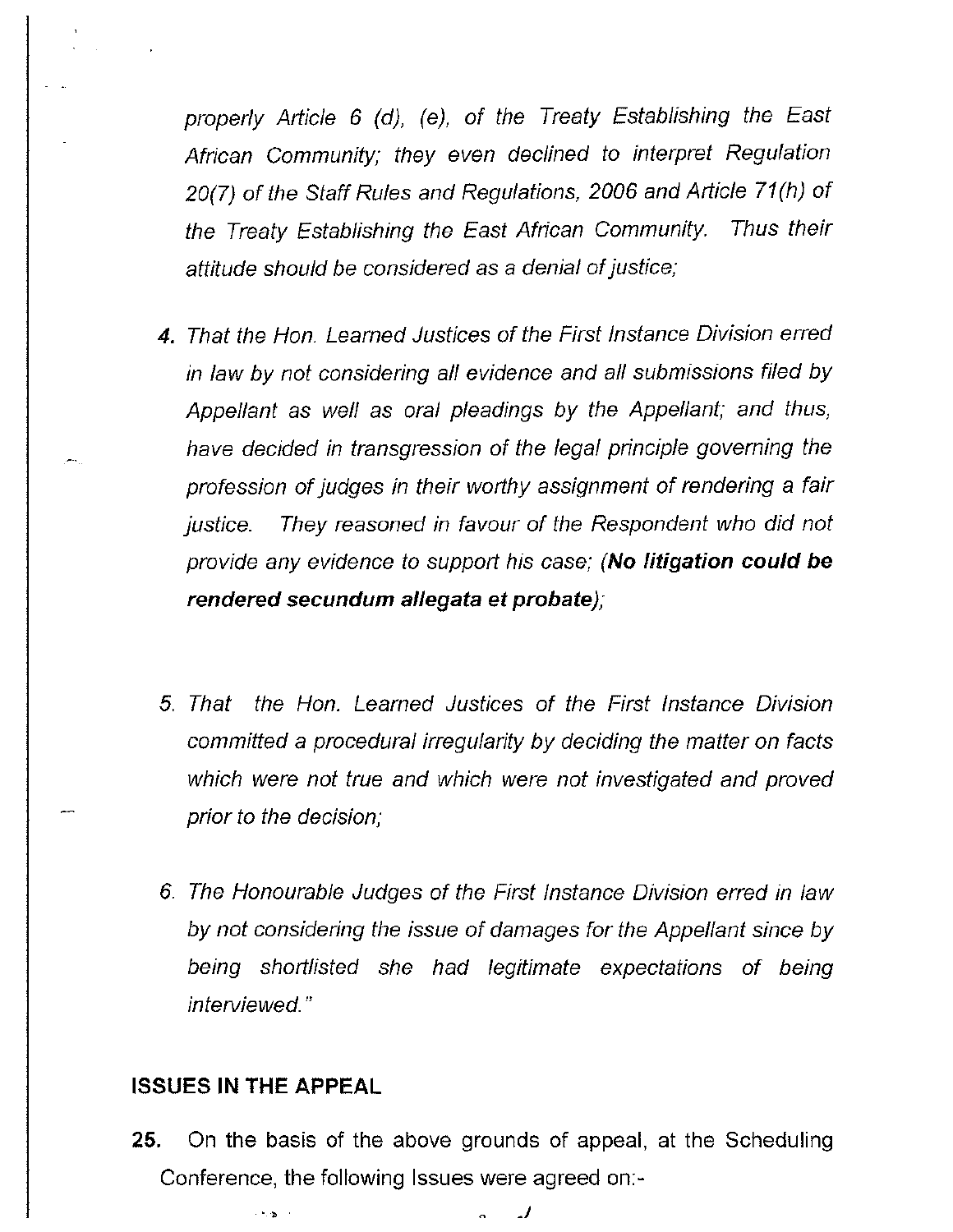- 1. Whether the Secretary General of the East African Community is a proper Respondent in this Appeal.
- 2. If the answer in issue number one is in the affirmative, the question is whether the Judgment of the First Instance Division contravenes Rule  $68(5)$  (f), (g), (h) and (i) of the Rules.
- 3. Whether the First Instance Division erred in law in finding that by refusing to interview the Applicant in Arusha, the Respondent did not breach Article 6 (d) and (e) and Article 71 (h) of the Treaty and Regulation 20(7) of the Staff Rules.
- 4. Whether the First Instance Division erred in law in the evaluation of the evidence thereby occasioning a failure of justice.
- 5. Whether the First Instance Division erred in law by not considering the Appellant's claim to damages.
- 6. What remedies are the Parties entitled to?

## **LEGAL REPRESENTATION**

26. Both at the Scheduling Conference and the hearing of the Appeal, the Parties' appearances were as follows: The Appellant, a selfconfessed highly qualified practising lawyer and jurist, appeared fending for herself. For the Respondent, Dr. Anthony L. Kafumbe, learned Counsel to the Community, appeared.

### **THE COURT'S DETERMINATION ON THE ISSUES**

## **ISSUE NO. ONE: Whether the Secretary General of the East African Community is a proper Respondent in this Appeal.**

27. After perusing the record of proceedings in the Trial Court, we are increasingly of the view that this issue need not detain us at all. It is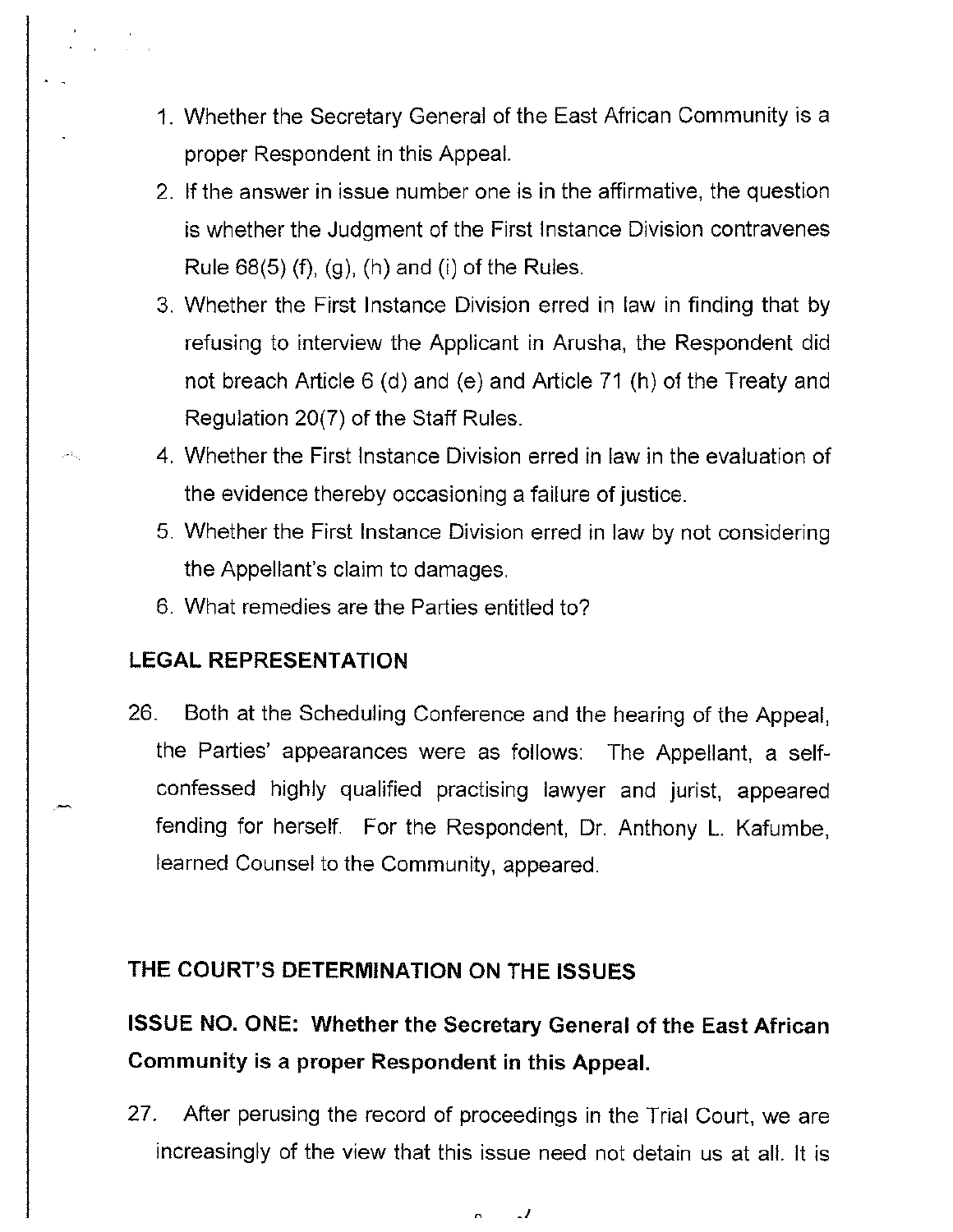common ground between the Parties that the issue of the right person to be sued was properly resolved by the Trial Court on 24<sup>th</sup> November, 2015.

- 28. It is true that initially, the Reference was instituted in the names of Alice Nijimbere as Applicant and the East African Secretariat as the Respondent. For sure, there is no institution or legal person in the Community known as the "EAC Secretariat". But, as the Appellant pointed out in her Written Submissions [page 5, lines 36-7], this "lapsus calamy" was redressed by the Trial Court on 24<sup>th</sup> November, 2015 (see pages  $204 - 5$  of the Record of Appeal).
- 29. On that particular day, the Appellant, as Applicant, orally applied to have the Pleadings amended and the name of the "Secretary General of the East African Community" be substituted for "the East African Community Secretariat" as the Respondent. The application was granted without any objection.
- 30. However, in its Judgment, the Trial Court appears to have reversed itself. It revived the issue of whether or not a proper person had been sued as the Respondent (see paras 26 to 29). It ended this travail holding thus:-

"30. The Secretariat is an organ of the EAC under Article  $1(q)$  of the Treaty and it seems to us that it can only be sued through the Secretary General and not directly as a Respondent. As we know it, where a wrong patty in law has been sued, no orders should be issued against it. That is all we should say on that issue  $-$  see also **Ref. No. 3 of 2007, East African Law Society v. Attorney General of Kenya and 3 Others."** 

> گہ 10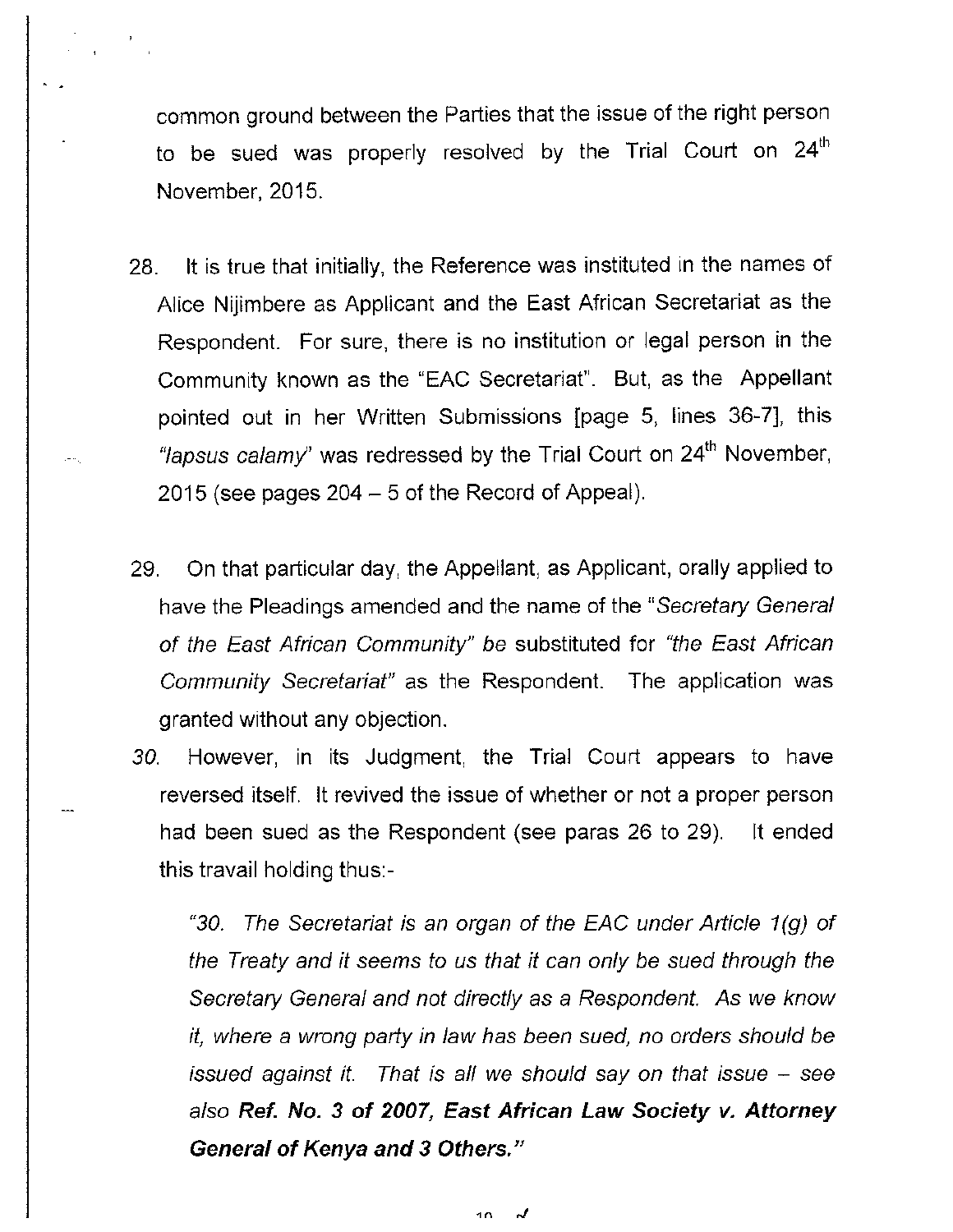- 31. We respectfully hold that this was an issue which was improperly and unnecessarily raised suo motu by the Trial Court at the stage of composing its Judgment. We say improperly because the Parties could not have been heard on the issue at that stage. It was unnecessary because following the amendment of the Pleadings on 24<sup>th</sup> November, 2015, it was no longer a live issue at all. A proper legal person had been substituted in the place of a non-existing person and not merely "a wrong party in law". In our considered opinion, therefore, had there been no such prior amendment, the entire Reference would have been rendered incompetent. No competent proceedings can be brought against a non-existing legal entity. This is settled law.
- 32. Since the Secretary General of the Community was properly impleaded or brought on record as the Respondent by the Trial Court on 24<sup>th</sup> November, 2015, we answer the first Issue in the affirmative in line with the urging of both the Appellant and Dr. Kafumbe.

**ISSUE NO. TWO: If the answer in Issue number one is in the affirmative, the question is whether the Judgment of the First Instance Division contravenes Rule 68(5) (f), (g), (h) and (i) of the Rules.** 

33. The basis of this issue is the second ground of appeal in which the Appellant is reproaching the learned Trial Justices with contravening the clear and mandatory provisions of Rule 68(5) (e), (f), (g), (h) and (i) of the Rules.

34. Rule 65(5) of the Rules provides as follows:-

"The judgment of the Court shall contain  $-$ 

 $\ddot{\phantom{0}}$  $\lambda$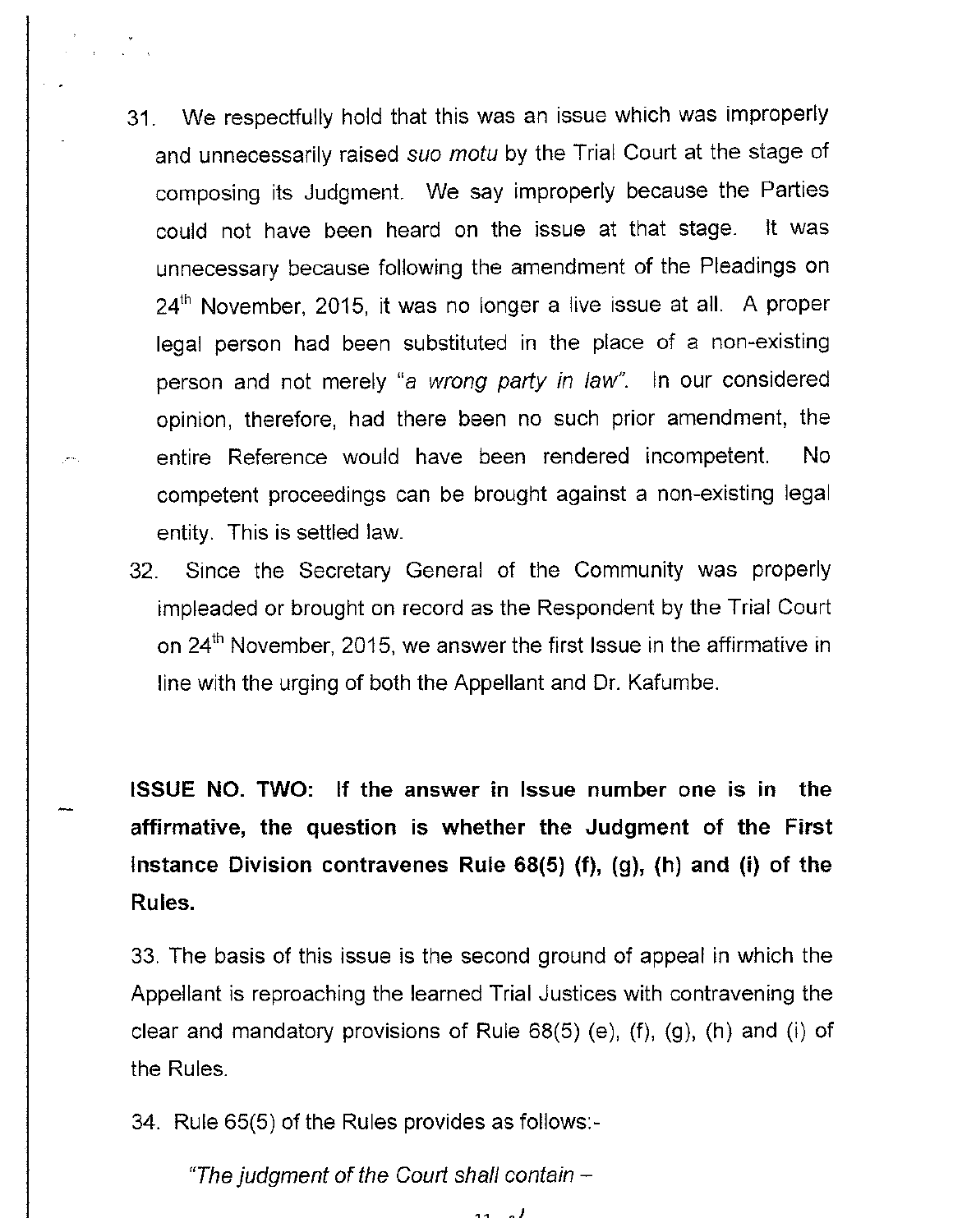(a)the date on which it is read;

- $(b)$  the names of the judges participating in it;
- (c)the names of the advocates and agents of the parties;
- $(d)$  a concise statement of the facts;
- (e) the points for determination;
- (f) the decision arrived at;
- (g)the reasons for such decision;
- (h)the operative part of the judgment, including the decision as to costs".

35. We wish to make it absolutely clear at once that we entertain no flicker of doubt in our minds that in our jurisdiction, failure on the part of the judge or judges to comply with the mandatory requirements of law, be it wittingly or otherwise, amounts to an error of law. Its consequences in law would depend on the nature and seriousness of the infraction in question in each particular case.

36. In her bid to substantiate this particular complaint, the Appellant adamantly maintains that the impugned Judgment is legally wanting in sufficiency. This is because the Trial Court "did not make a concise statement of the facts." Instead, she is arguing:

"The Hon. Learned Justices reported on:

- Applicant's case,
- Respondent's case in Rejoinder,
- Scheduling Conference,
- And ended *by*
- The issues for determination."

37. Advancing her argument further, the Appellant is insisting that the Trial Court did not refer not only to her affidavits and Written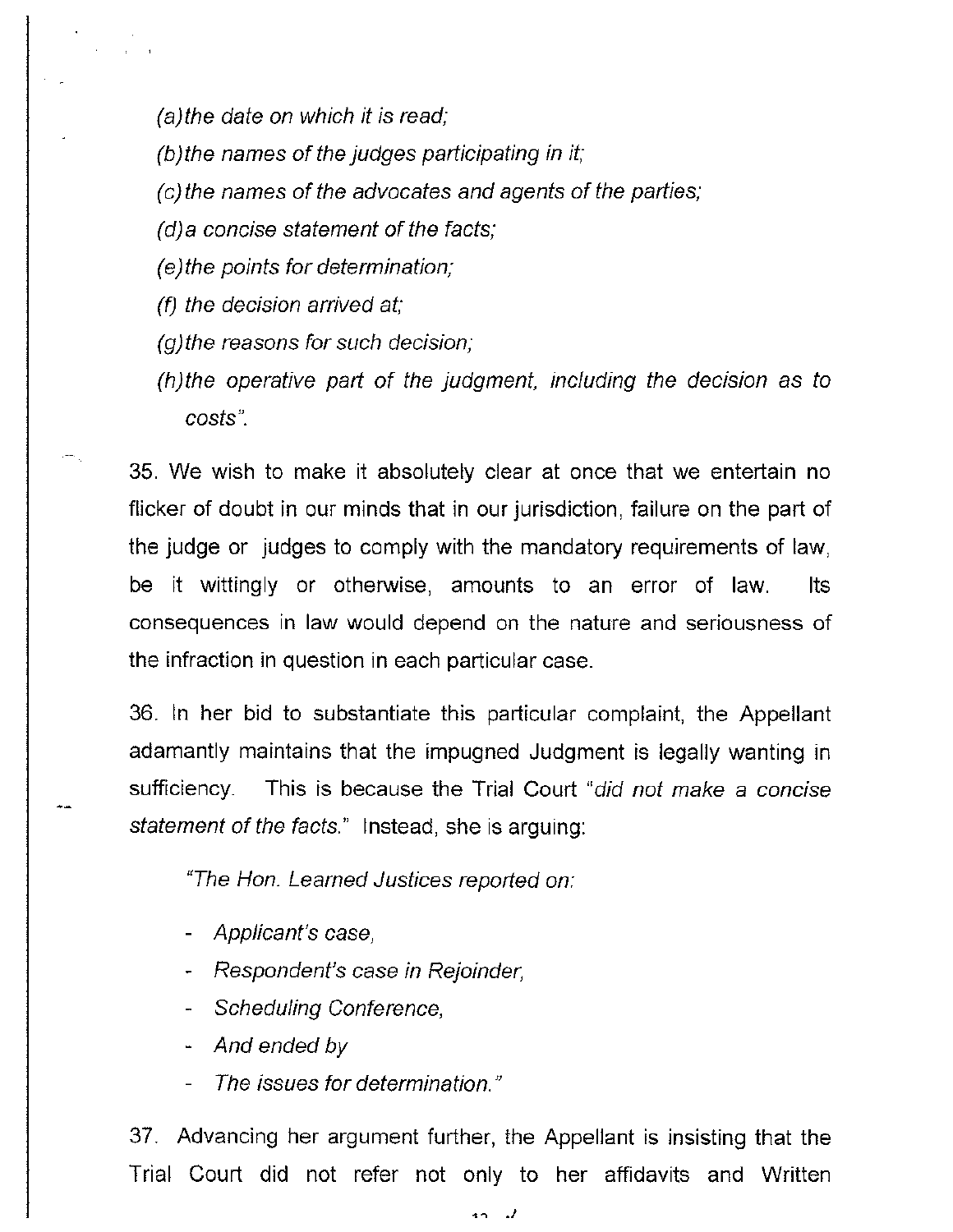Submissions but also her "Rejoinder which as drafted on 6 pages has been summarised in three paragraphs."

38. On the issue of "points for determination," the Appellant submits without clear elaboration, that the "Hon. Learned Justices of the First Instance Division have been so much hazy and faltering in their motivation", because they failed to appropriately interpret Articles 6 (d), (e) and (f), 71(h) of the Treaty, as well as Regulation 20(7) of the Staff Rules. We should pause to point out here that Article 6(f) is not a subject of complaint in the Appeal.

39. The Appellant further faults the Trial Court, for arriving at its decision, in what she claims to be a "transgression of the legal principles governing the profession of judges in their worthy assignment of rendering justice." It is her contention here that the decision arrived at was not based "on the grounds of allegations of the parties and evidences (sic) provided by each party."

40. She concludes her submission on this Issue registering her bewilderment as to why no explanation was given on why no order for costs was made. We shall take the liberty of quoting her verbatim lest we be misunderstood. She argues:-

"/t was therefore difficult to know who lost and who won the case, because the Party who normally lose the case is supporting (sic) the costs. Anyone could believe that the Hon. Justices of the First Instance Division have been lenient towards the Applicant on that aspect!!!! (sic)."

41. The Submission of Dr. Kafumbe on this Issue is, admittedly, succinct.

,o *J*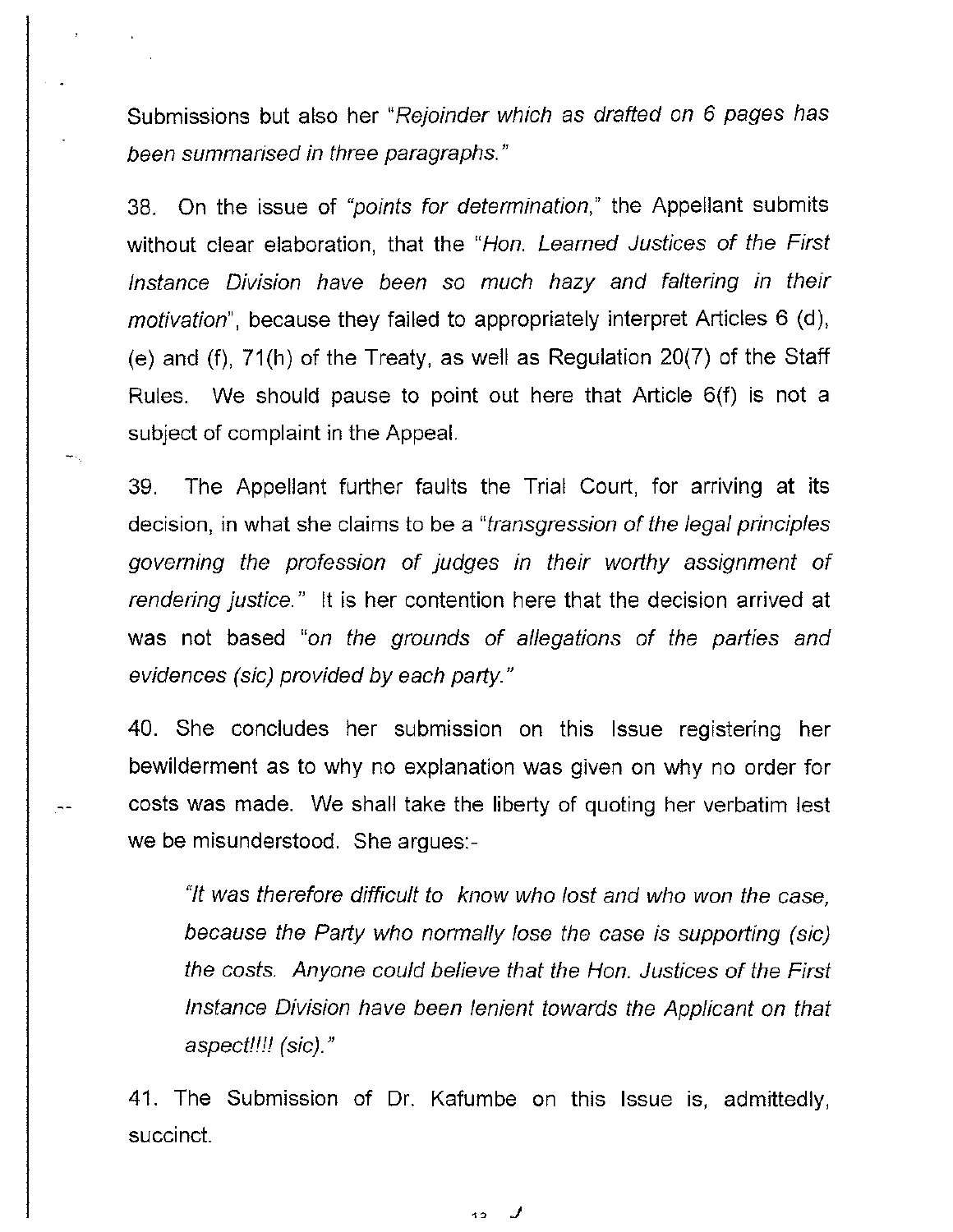42. He contends that the impugned Judgment of the Trial Court meets all the requirements of Rule 65 (5) of the Rules. The merits of the judgment aside, he defends it from the perspective that it contains the facts of the entire Reference, the points for determination and the decisions and reasons thereon based on a proper appreciation of the evidence on record, as well as the operative part. All these, he asserts, are captured in Paras 6, 7-14, 25, 71 (a), (b) and (c). He is, accordingly, urging us to answer the second Issue in the negative.

43. In resolving this Issue, we have found ourselves constrained to begin by stating that we have painstakingly studied the Trial Court's faulted Judgment which is found on pp.237 to 260 of the Record of Appeal, the latter having been lodged by the Appellant herself. Not wishing in any way, to appear being discourteous to the Appellant, we should point out immediately that the Judgment bears out the assertion of Dr. Kafumbe and belies the Appellant's protestations that it is not in conformity with the mandatory requirements of Rule 65(5) of the Rules.

44. We have found the Judgment to contain a concise statement of the facts of the Reference (see paragraphs 6 to 23) and this is unwittingly conceded by the Appellant in her Written Submissions (see paragraph 36 above). Fortunately, the Appellant is a seasoned lawyer, who is currently "a Senior Advocate of the Burundi Bar Association" and "a Managing Partner of an International Law Firm .. .in Bujumbura" (see her Letter of Application). In our respectful opinion, therefore, she ought to have realized that what both the Common Law and Civil Law systems of justice require is not a reproduction of the pleadings and evidence but "a concise statement of the facts", as can be objectively gleaned from the pleadings and evidence of both sides.

14 R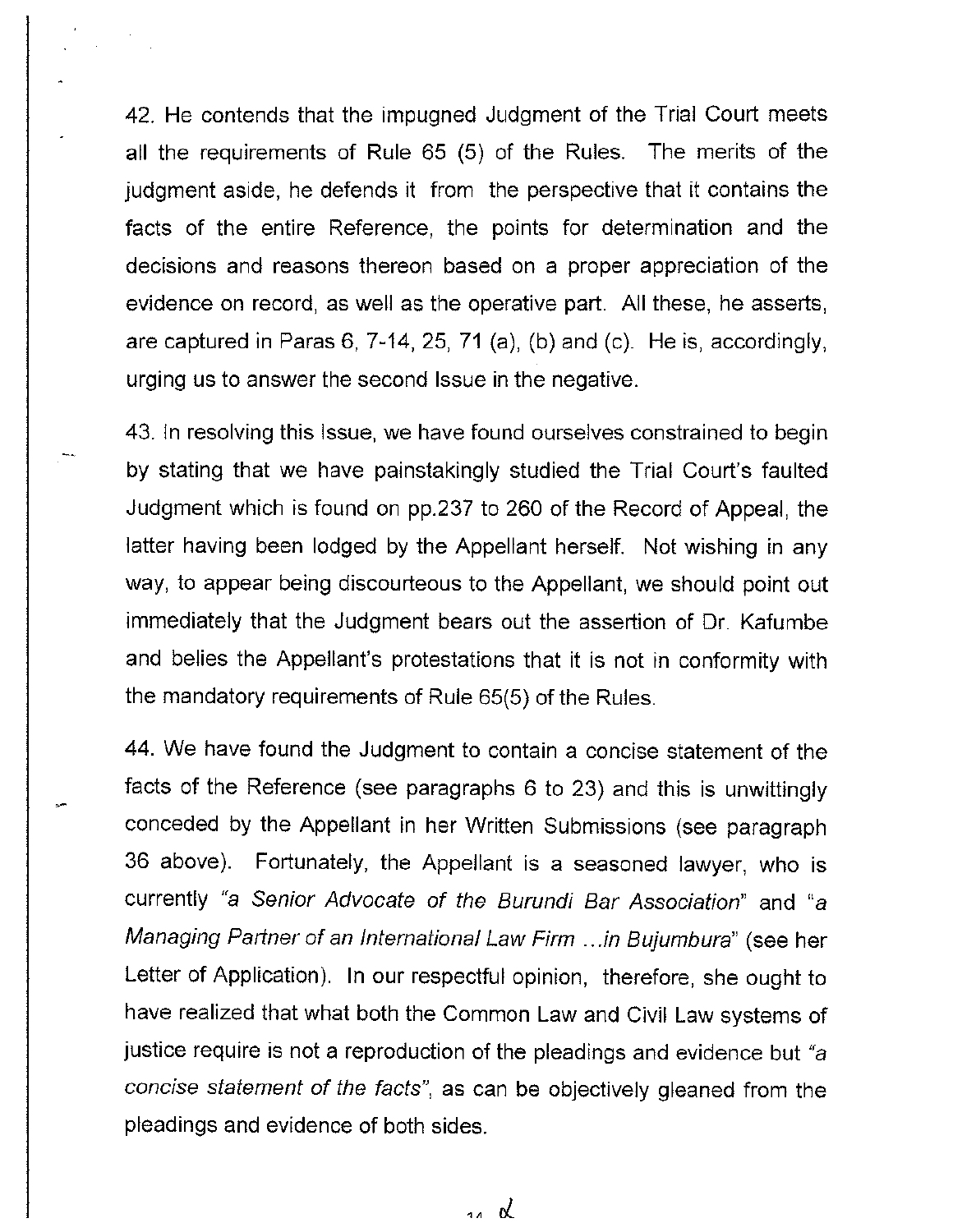45. It is our considered view that the word "concise" as used in Rule 68 (5) (e) of the Rules, must be given its ordinary and plain meaning. Viewed from this perspective, it should mean:-

- (a) giving only the information that is necessary using few words (i.e., brief in form but comprehensive in scope): Oxford Advanced Learner's Dictionary, 8<sup>th</sup> Edition at page 310; or
- (b )free from all elaboration and superfluous detail: found at www.merriam-website.com/dictionary/concise:

From this view point, we hold without any demur that the learned Trial Justices, fully complied with Rule 65 (5) (e).

46. We have found the requirement of showing "the points for determination" to have been met by the Trial Court. For the benefit of the Appellant, what the law demands is an early and clear indication in the judgment, of the issues the Court is being called upon to resolve. For the purposes of Rule 68(5) (f), **these are nothing but the issues agreed upon at the Scheduling Conference held under Rule 53 (1) of the Rules.** These "points for determination" are clearly spelt out in paragraph 25 of the Trial Court's Judgment, and as shown in para.26 of that Judgment, the Trial Court undertook "to deal with each issue separately after summarising the submissions made by the Parties".

47. Alive to its duty, the Trial Court, in a critical evaluation of all the material before it, and rendering its interpretation of the relevant provisions of the Treaty and Staff Rules, dealt with each issue separately and made its reasoned determinations thereon. This is reflected in paragraphs 31 to 73, contained in pages 11 to 24 of its Judgment, found on pages 247 to 260 of the Record of Appeal.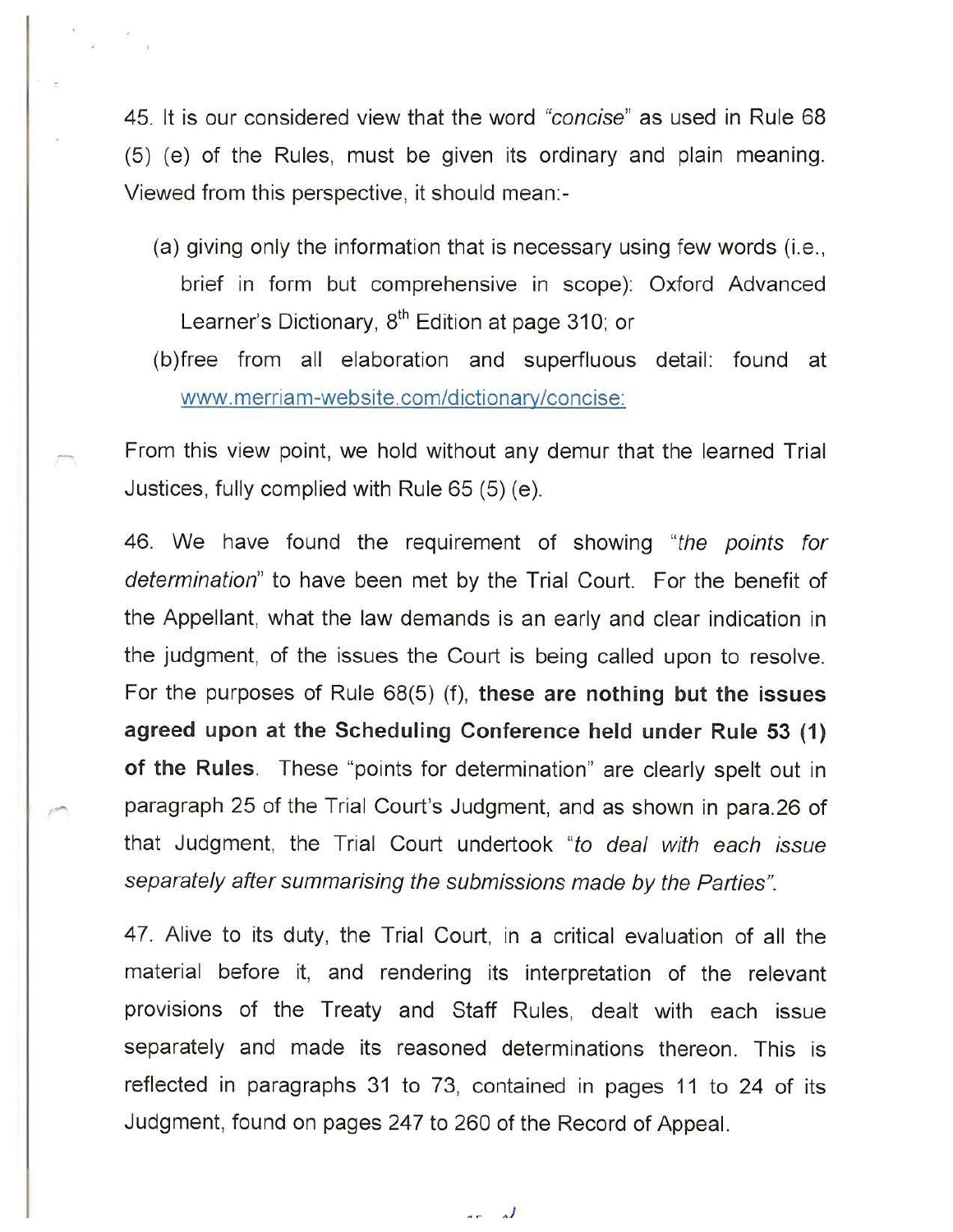48. We, therefore, hold that we have found the impugned Judgment to have been articulate and succinctly composed, and, gladly, in very plain language. The decision on every issue for determination was not only explained lucidly but was justified by reasons. The Trial Justices may be, might have arrived at wrong **conclusions,** but that cannot translate to being "hazy and faltering in their motivation". All courts, short of being actuated by fear, ill will, affection or favour, have the jurisdiction to be wrong, hence the existence of appellate jurisdictions.

49. We accordingly find no merit in the second ground of appeal which we dismiss, and proceed to answer the second Issue in the negative.

# **ISSUE NO. THREE: Whether the First Instance Division erred in law in finding that by refusing to interview the Applicant in Arusha, the Respondent did not breach Article 6(d) and (e) and Article 71(h) of the Treaty and Regulation 20(7) of the Staff Rules.**

50. In her wide-ranging Submission on this Issue, the Appellant is claiming that the learned Trial Justices erred in law in not holding that the Respondent breached Articles 6 (d) and (e) and 71(h) of the Treaty and Regulation 20(7) of the Staff Rules in rejecting her request for a special dispensation to be interviewed in Arusha and/or making her entitlement to travel and accommodation expenses conditional to appearing for the interview in Bujumbura.

51. The Appellant begins by stating the obvious. This is that the Respondent as head of the Community's Secretariat (the administrative organ) has a duty "to comply on a daily basis, with the fundamental principles that govern the achievement of the objectives of the Community by the Partner States." We should admit forthwith that we are in full agreement with her on this unarguably correct statement of

> لر a e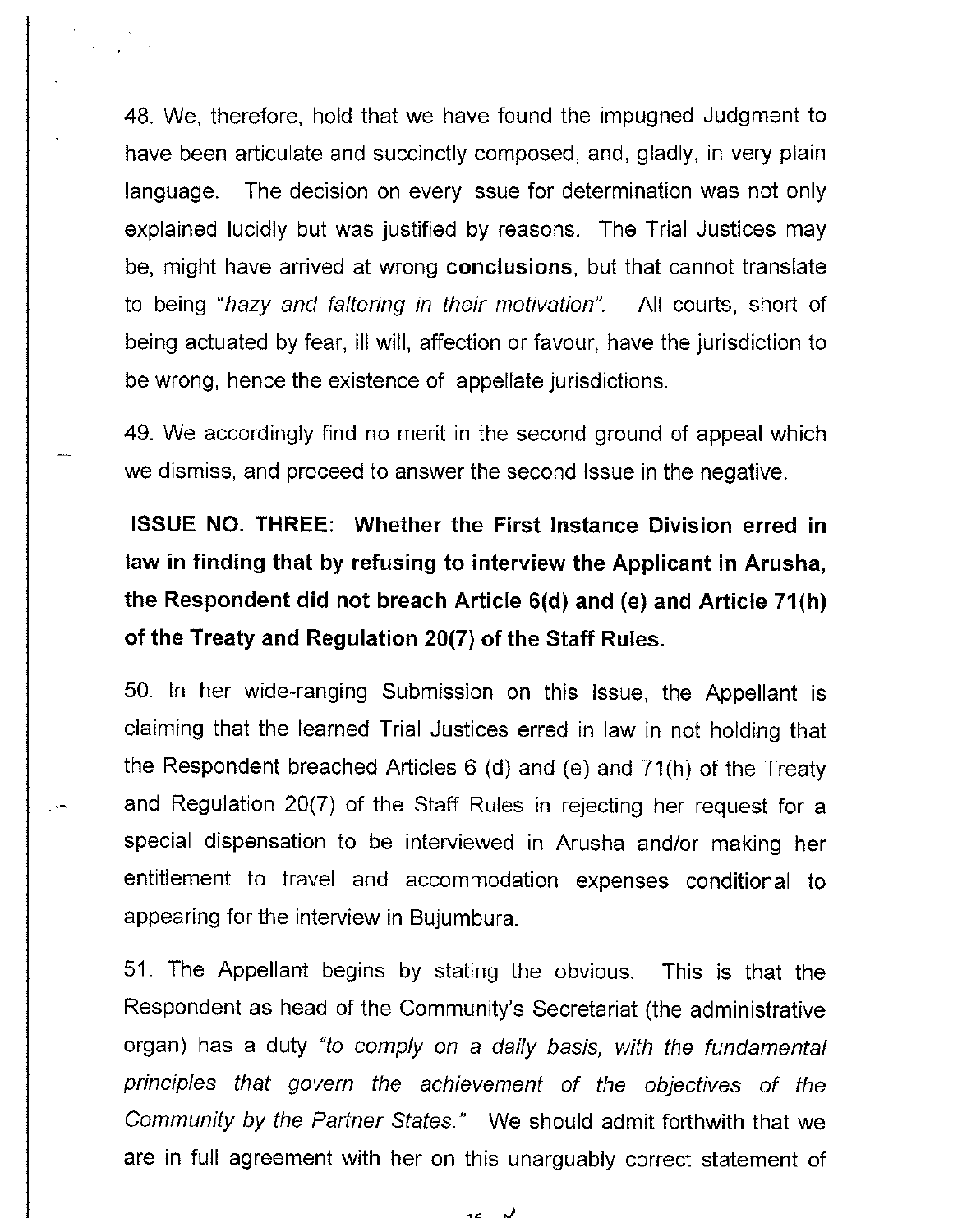fact. She is borne out, as far as this issue is concerned, by Article 6 (d) and (e) of the Treaty.

52. These two provisions of Article 6 of the Treaty provide thus:-

"6. The fundamental principles that shall govern the achievements of the objectives of the Community by the Partner States shall include:

- (d) good governance including adherence to the principles of democracy, the rule of law, accountability, transparency, social justice, equal opportunities, gender equality, as well as the recognition, promotion and protection of human and peoples' rights in accordance with the provisions of the African Charter on Human and Peoples' Rights.
- (e) equitable distribution of benefits."
- 53. Furthermore, Article 71(h) reads as follows:-
	- "71. The Secretariat shall be responsible for:
	- (h) the general administration and financial management of the Community."

Regulation 20(7) of the Rules, on the other hand, prescribes that:

"The Community shall pay travel and accommodation expenses for the shortlisted candidates for the posts advertised."

54. With these provisions in mind, the Appellant submits that the Respondent in handling her case breached all the tenets of good governance, "from the date of notification of her short listing until the date of notification of the final decision complained of'.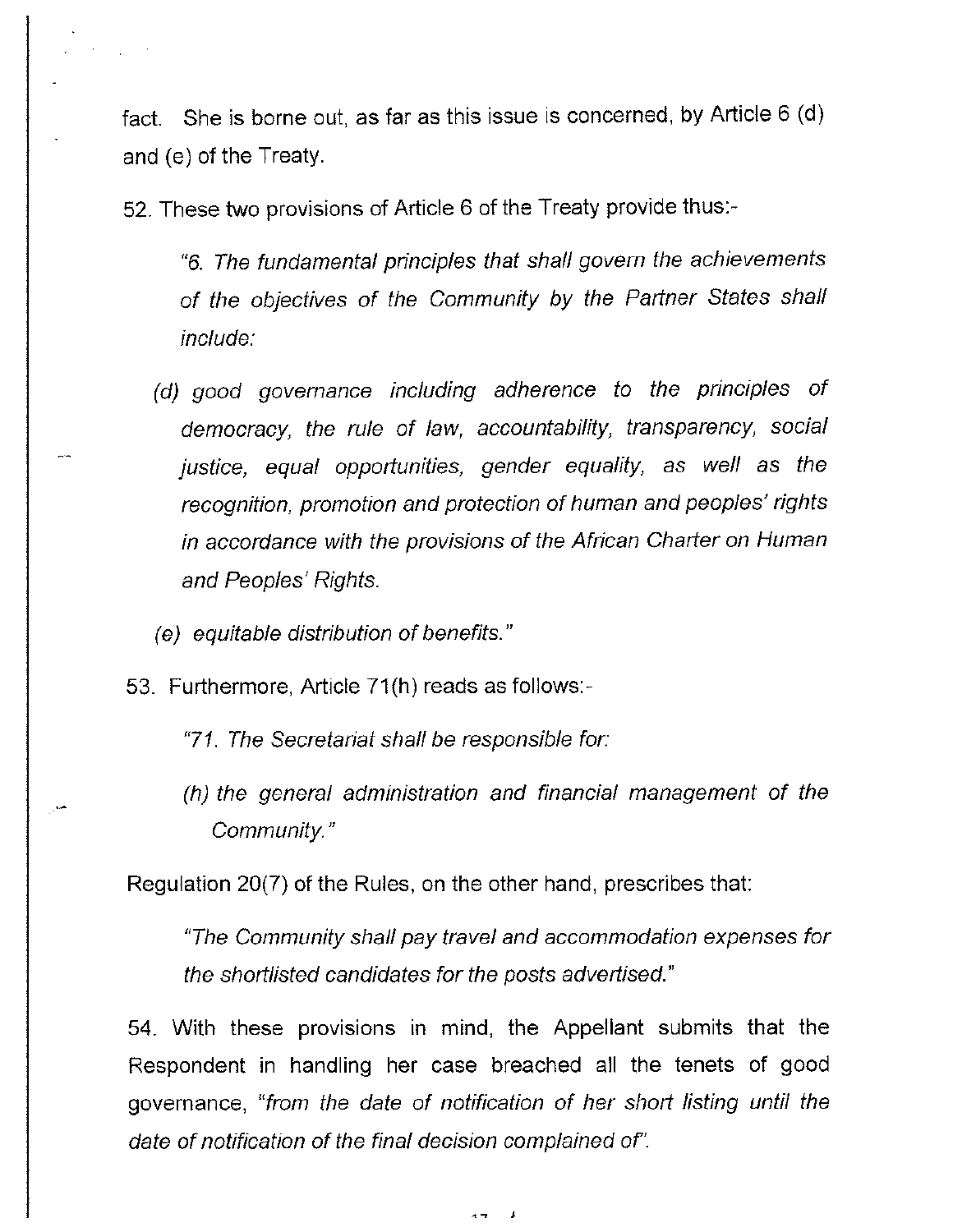55. After defining **"good governance"** as "the process of decision making by which decisions are implemented (or not implemented)", the Appellant argues that the Respondent breached the following "characteristics of good govemance":-

- (a)Responsiveness: the Respondent belatedly informed **her** of her shortlisting on top of requesting her to travel to Bujumbura on her own means and never responded to her "administrative complaint."
- (b)Transparency: the Respondent failed to show the authority on which his action of contacting the shortlisted candidates was based, and also "failed to prove how other shortlisted candidates were contacted for the purpose of the interview."
- $(c)$ Rule of Law: under this head the Appellant is requesting us "to" insure (sic) if Appellant case was not a sensitive one which could have retained the attention and the compensation of the decision makers" and concludes arguing that the issue of level ground relied on by the Respondent was not relevant.
- (d)Accountability: she claims to have been discriminated against by the Respondent, a complaint not investigated by the Trial Court.
- (e)Equity and Inclusiveness: the Respondent failed to treat her "case as a fortuity (sic)" one and to note that she, "the Burundian candidate who she (sic) was in a critical situation ... should have been treated as a vulnerable individual". As a result, she is arguing, she was denied "her right to be interviewed with no legal reason", thereby violating the African Charter on Human and Peoples' Rights.
- (f) Participation: she is claiming that the unreasonable short notice given to her by the Respondent denied her participation in the interview.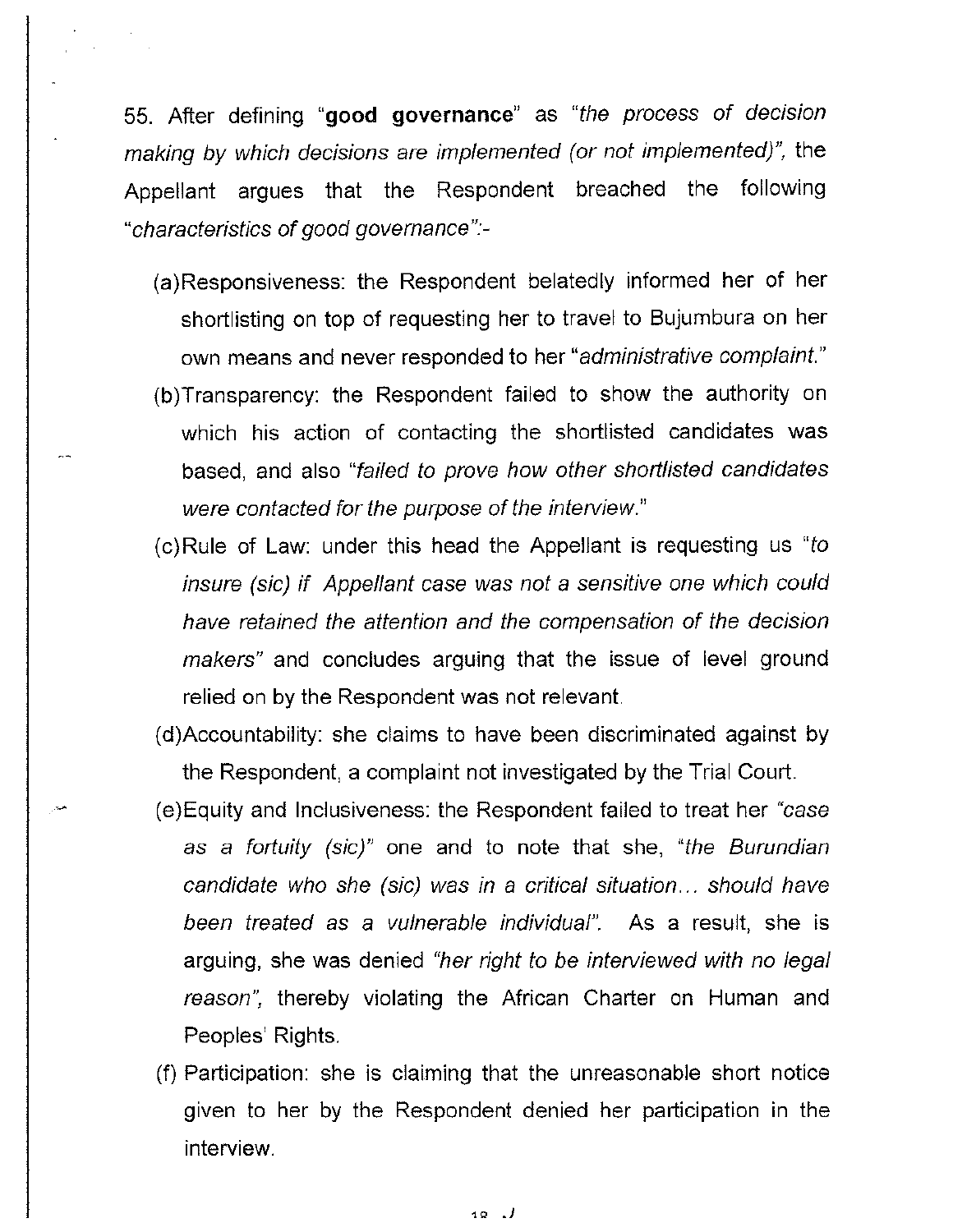- (g)Consensus oriented: the failure of the Respondent to accede to the offer of an out-of-court settlement occasioned what she believes would have been an otherwise avoidable dispute.
- (h)Effectiveness and Efficiency: allowing a mother who had an acceptable excuse to be interviewed in Arusha would not only have been a humane act, but would also have "saved the Community from incurring expenses related to Applicant accommodation and ticket", she is contending.

56. On the basis of the above contentions, the Appellant is asking the Appellate Division to:

"conclude that Article 6 (d) and (e) of the Treaty has been breached by the Respondent in view of his attitude in treating the Appellant case since 23<sup>rd</sup> September.....until 28<sup>th</sup> September 2015."

57. On Article 71 (h) of the Treaty, she is contending that the Respondent breached it by, firstly, not providing the legal basis upon which the giving of short notice was based. Secondly, not responding promptly to her request for special dispensation and thirdly, wrongly reporting that she had declined the invitation to travel to Bujumbura for the interview.

58. Regarding Regulation 20(7) of the Staff Rules, the Appellant is arguing that the Respondent violated it by requiring her to travel to Bujumbura on her own means and meeting her accommodation expenses.

59. On his part, Dr. Kafumbe strongly denies the alleged breaches of Articles 6 (d) and (e), and 71 (h) of the Treaty and Regulation 20(7) of the Staff Rules.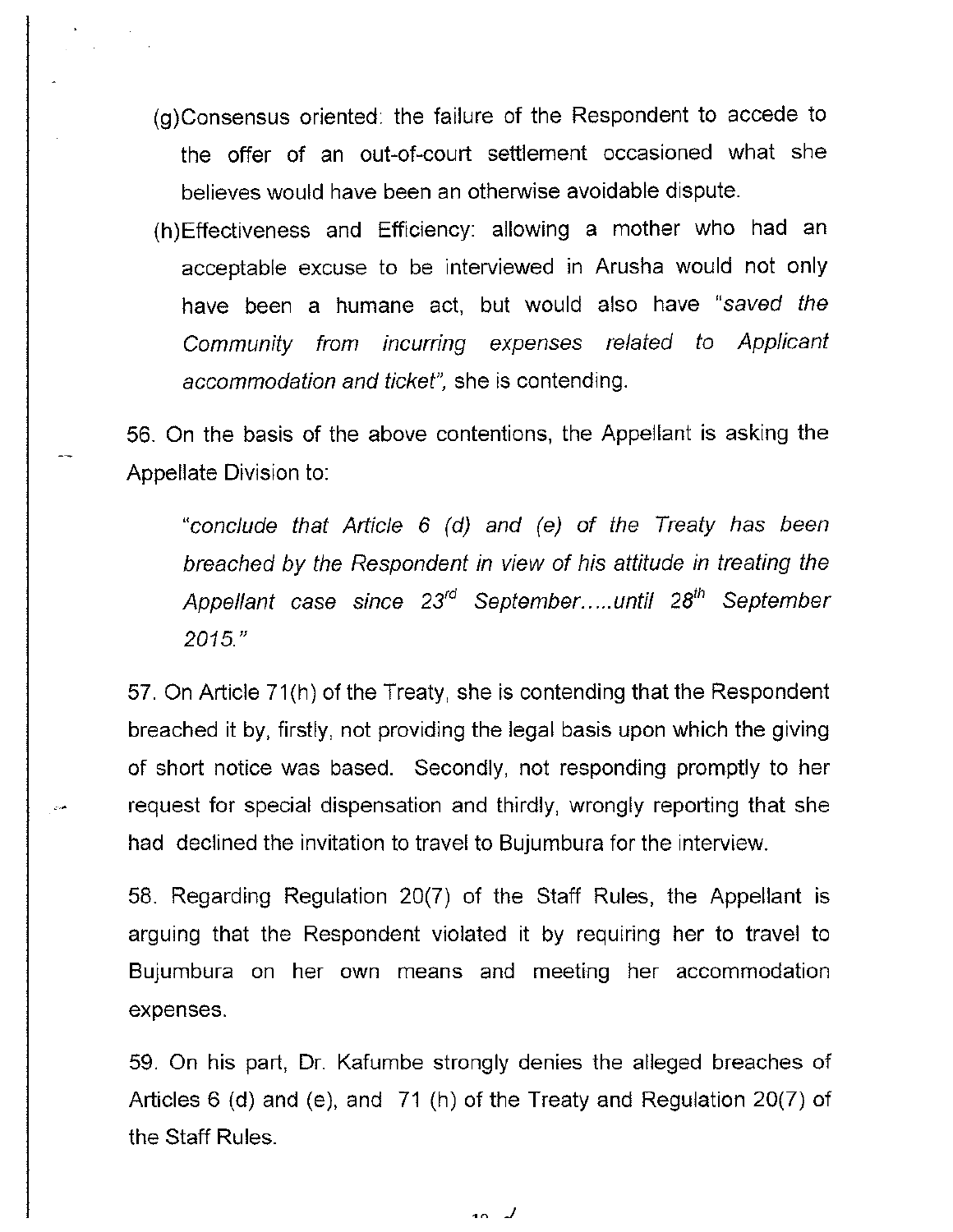60. It is his submission that none of the basic tenets of good governance as enumerated by the Appellant was breached by the Respondent in **the**  entire process of recruiting the Registrar of the Court.

61. Dr. Kafumbe is urging us to hold that the Respondent acted transparently such that none of the other shortlisted candidates for the Post who attended the interview raised any complaint. **He** is arguing, and very correctly, that the Respondent had no legal duty to cite Rules and Regulations enabling him to give the shortlisted candidates a short notice and how they were contacted. His smoking gun, in our considered opinion, is that the "Appellant's request to be interviewed in Arusha was only a request for a favour which cannot constitute a legal right", and going by the Staff Rules, the "Respondent did not owe the Appellant any duty of care to the extent of facilitating her travel to the venue of the interview in advance."

62. Regarding Responsiveness and Participation, Dr. Kafumbe posits that as "the Appellant communicated her inability to travel on a Saturday...it was not possible to generate a response until Monday, which was the next working day."

63. Dr. Kafumbe concludes his Submission on the alleged breach of Article 6(d) stressing, firstly, that the Trial Court rightly upheld:

" the Respondent's decision as he had no legal obligation to grant the Appellant any favours. Secondly, if the sought favour had been granted, it would have been prejudicial to other candidates who made efforts to attend at their capitals Cities. Thirdly, it would not have been reasonable to compel the Community to incur high costs on account of one candidate, who had no good reason for failing to travel to Bujumbura."

 $\sim$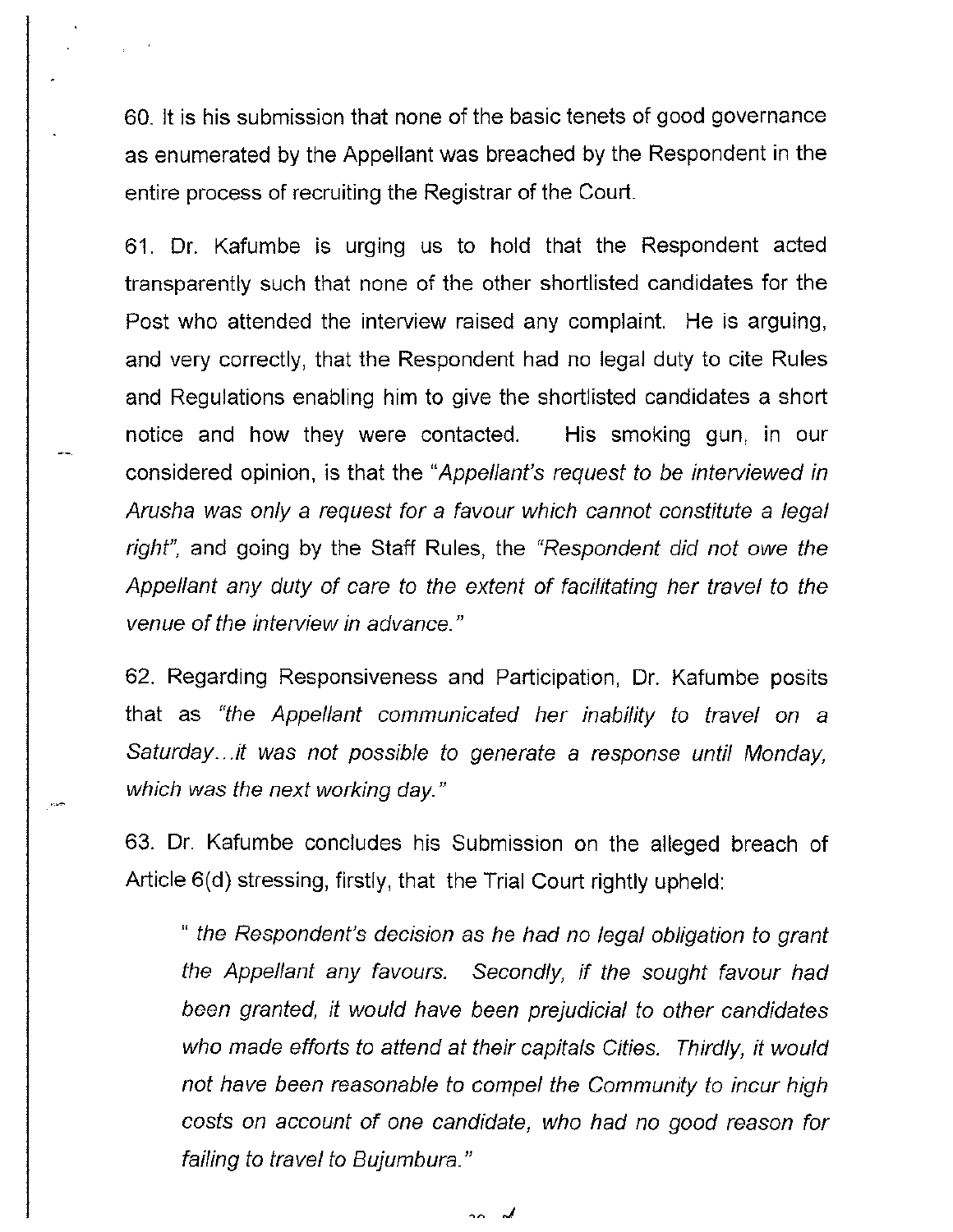64. Regarding Article 6 (e), Or. Kafumbe is contending that the complaint of the Appellant is untenable as matters relating to equitable distribution of benefits has been accommodated through the adoption of the quota system which regulates employment in the Community. We outrightly agree entirely with him on this. This accounts, we believe, for the exclusion of Rwanda and Tanzania candidates.

65. Dr. Kafumbe finds no merit in the Appellant's complaint based on Article 71 (h) of the Treaty. It is his position that, this provision which relates to the general administration and financial management of the Community was not breached. This is because, and we are inclined to agree with him, sound administration of the Community also requires that all interviewees are treated equally and as such it would have been a breach of the same if the Secretariat had opted to favour one candidate at the expense of the rest.

66. His other attractive argument, which was not refuted, is that the extra costs that were to be incurred to hire video conference facilities elsewhere in Arusha and hire people to verify that the Applicant was of Burundi nationality, and, her academic and professional skills, before she could do the interview, were costs that were not provided for in the budget of the Respondent. Accordingly, using resources outside the approved budget would have violated the very provisions of Article  $71(h)$ .

67. On Regulation 20(7), it is Dr. Kafumbe's submission that it was not breached as the Respondent did not refuse to refund the costs had the Appellant travelled to Bujumbura.

68. The Appellant's Rejoinder Submissions raised nothing new other than re-emphasizing what she had submitted on in her main submission.

> كمد  $24$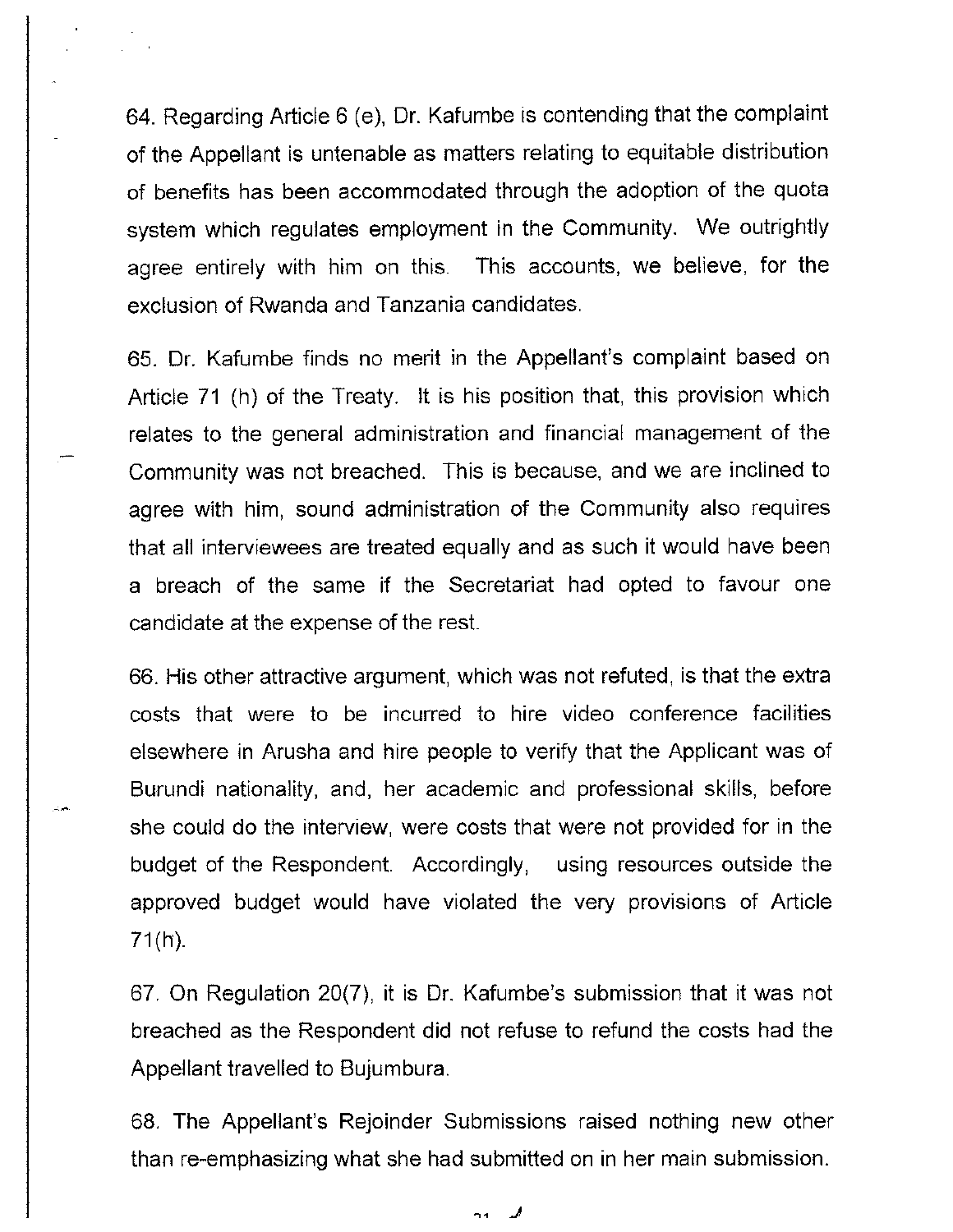69. It is incumbent upon us now to determine whether or not the Respondent breached the above mentioned provisions of the Treaty and Staff Rules.

70. Fortunately, the Issue under scrutiny constituted Issues No. 2 and 3 in the Trial Court.

**71.** After re-visiting the facts as contained in the Parties' Pleadings and affidavital evidence as well as the Treaty and Staff Rules provisions, the Trial Court found the following germane facts either undisputed or satisfactorily established:-

- (a)In the Appellant's initial e-mail of Thursday, 24<sup>th</sup> September, 2015, sent at 10:37 a.m., she never gave any reason as to why she wanted to be personally interviewed in Arusha and not in her home country.
- (b)lt was the Respondent who took the initiative of seeking the reason for the requested change of venue. When thus pressed, the Appellant, in her e-mail of Firday,  $25<sup>th</sup>$  September, 2015 sent at 11 :36 a.m. gave only one reason: her daughter was sick and at that very moment she was in hospital.
- (c)The undisputably seven-year old child had been "suffering from periodical fever, nausea and vomiting for the previous five days" and on that day she had been attended and not admitted but was "required to return for observation after one week."
- (d)The Appellant/Applicant had not from the outset given the issue of her indisposed child as the reason for seeking a special dispensation.

 $\sim$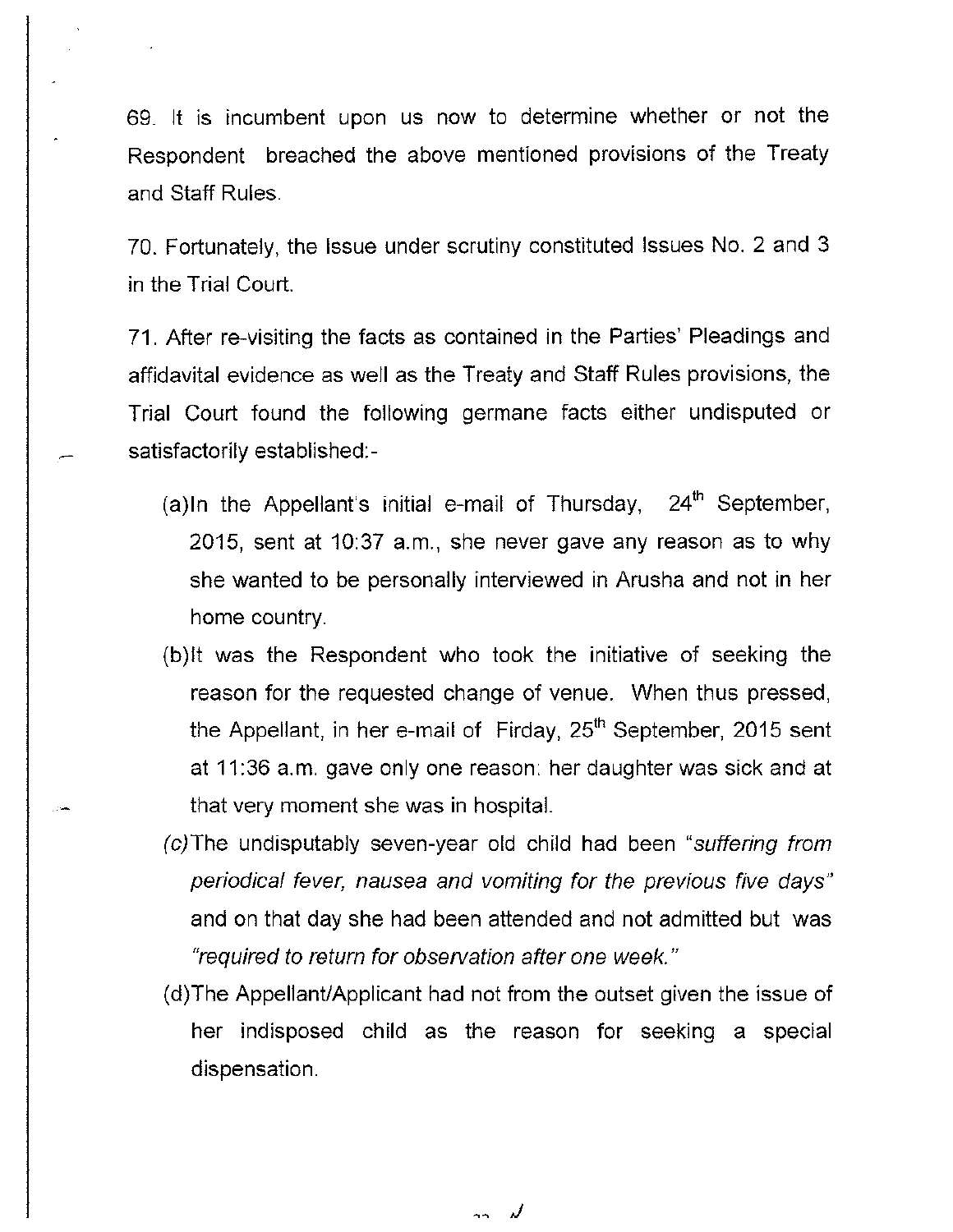- (e)The Respondent had set up a level playing ground for all candidates "to be treated equally in all aspects of the interview process."
- (f) The Appellant had been shortlisted for the interview because she was qualified for the Post and not principally because she hailed from Burundi.
- (g)No single interviewee with a sick child was treated differently from the Applicant/Appellant by the Respondent.
- (h)At no time did the Applicant/Appellant complain about the short notice given. She sought dispensation on the basis of one reason: her sick child.
- (i) If the Appellant was indeed convinced that the call for the interview had been given at short notice, she never requested the Respondent to push forward the interview date. Instead, she stuck to her preferred position to be interviewed in Arusha on 28<sup>th</sup> September, 2015.
- (j) The communication between the Appellant, the Interlocutor and the Respondent took place between 23<sup>rd</sup> September, 2015 and 28<sup>th</sup> September 2015. As two of these days fell on a weekend, the Respondent could not respond immediately to the request prior to Monday,  $28<sup>th</sup>$  September, 2015, which was the first working day and the interview day.
- (k) The complaint based on Regulation 20 (7) of the Staff Rules was an afterthought as the Applicant/Appellant in her e-mail of  $24<sup>th</sup>$ September, 2015, had unreservedly expressed her gratitude for "Deloit/e's willingness to reimburse" her travel and accommodation costs in Bujumbura.

 $\mathcal{N}$  $23$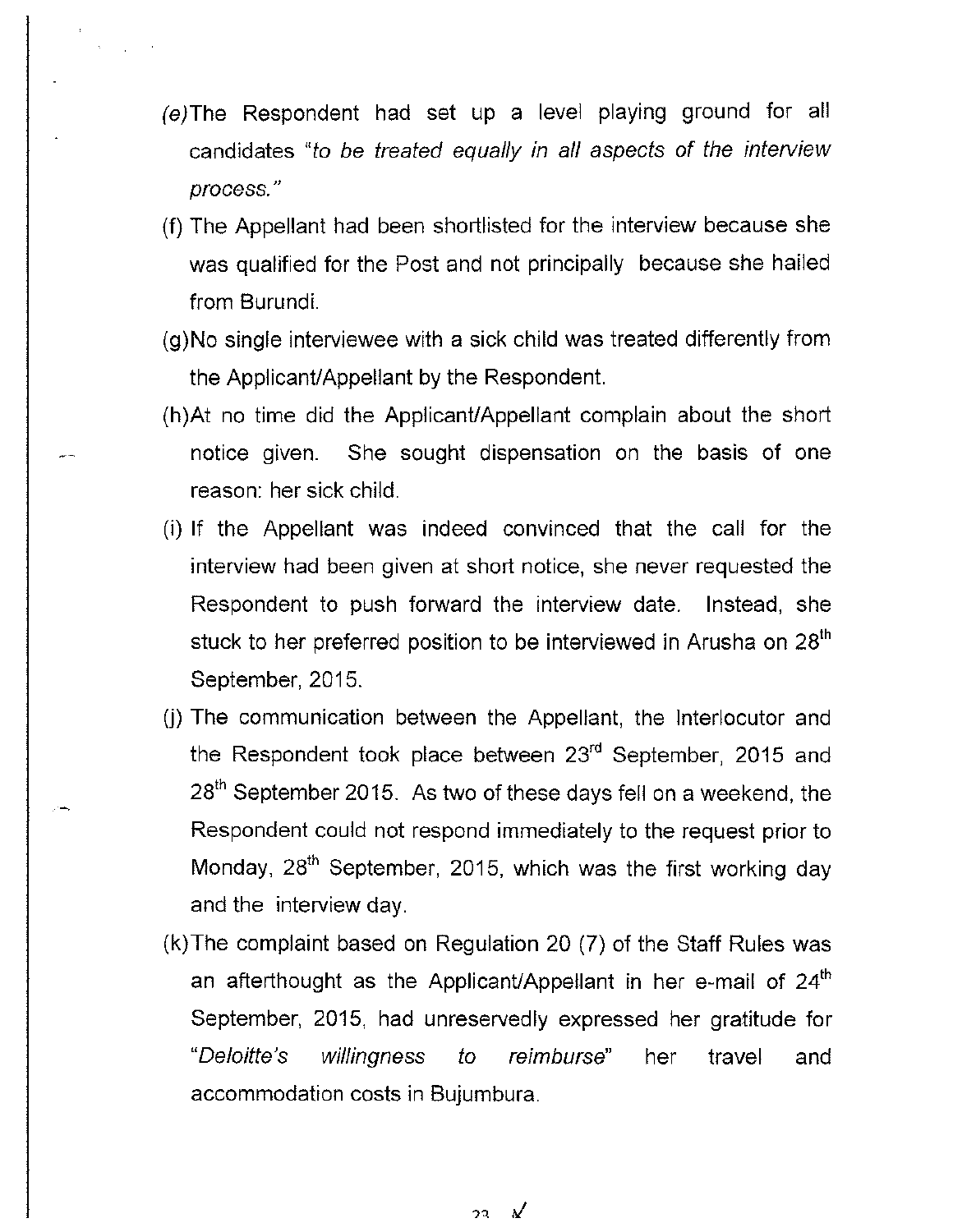72. We hope it will be immediately appreciated that all these are findings of fact which we are precluded from questioning on appeal under Article 35A of the Treaty. All the same, we are not barred from observing that all these facts which formed the core of the Trial Court's decision are readily discernible from the Pleadings and affidavital evidence. It has not been proved to us by the Appellant that they were predicated on a misapprehension of the Pleadings and/or evidence on record by the Trial Court.

73. In our determination of this Issue, therefore, we have found ourselves in full agreement with the Trial Court that the Respondent did not breach Regulation 20(7) of the Staff Rules. This particular provision as produced in full in paragraph 53 above, is self explanatory and calls for no interpolations. As correctly held by the Trial Court, a view shared by Dr. Kafumbe, this Regulation does not prescribe that the Respondent must make these payments in advance of the interview.

74. Indeed, the Appellant had all along so understood this proper interpretation of the Regulation. This view gains credence from her acknowledgement e-mail to the Interlocutor alluded to in paragraph 71 (k) above.

75. We accordingly dismiss the Appellant's complaint based on Rule 20(7) of the Rules.

76. Coming to Article 71 (h) of the Treaty, it is the Appellant's claim that it was breached inasmuch as the Respondent:-

- (i) failed to state the Rule or Regulation followed when inviting her for the interview on short notice;
- (ii) did not respond promptly to her "special dispensation request";

 $24 M$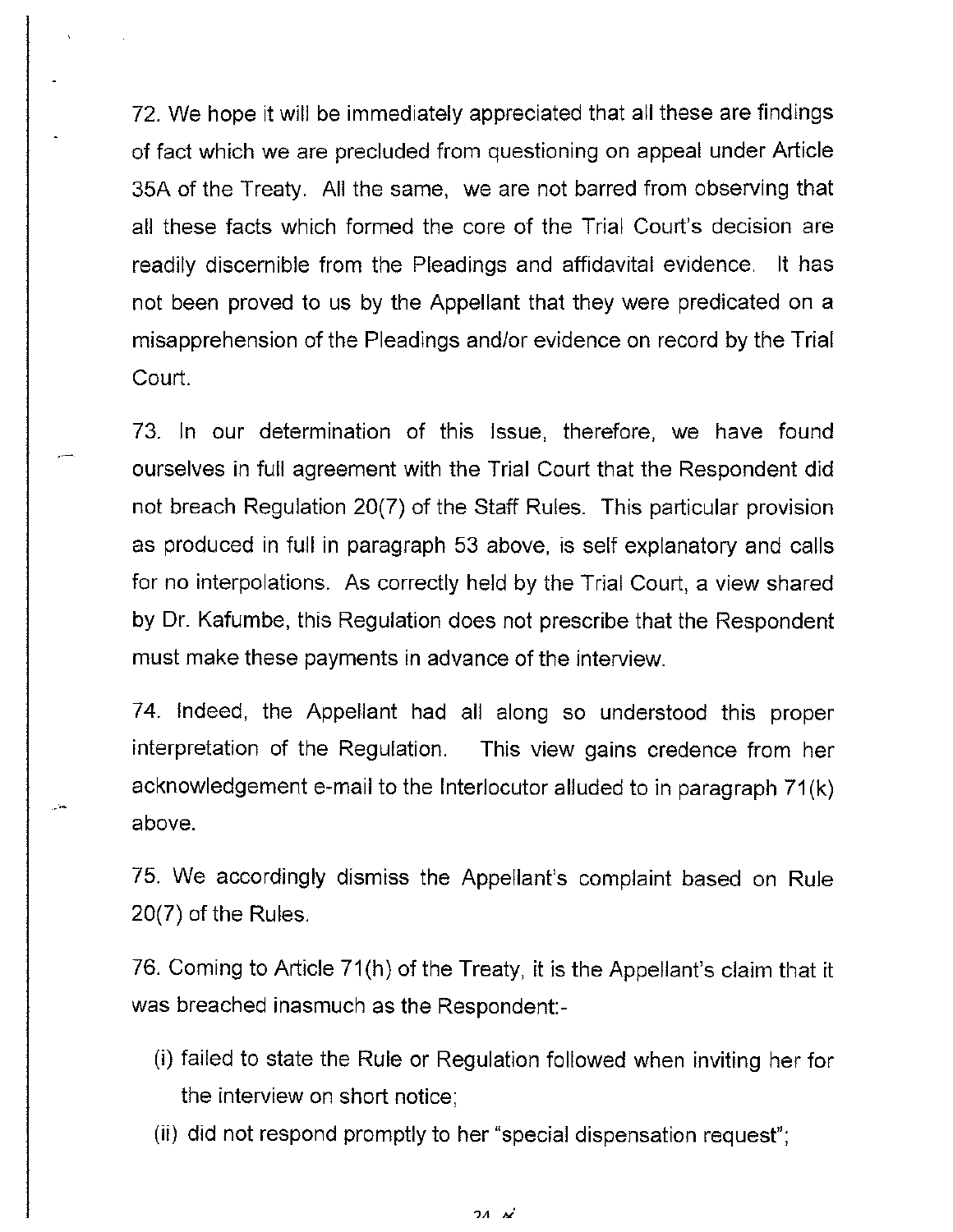- (iii) "gratuitously accused' her "of having declined the invitation of travelling to BUJUMBURA for the interview';
- (iv) had failed in his duty by informing her "about the interview process within less than one week, while we know that people are not supposed to be stuck at home".
- 77. We shall answer these accusations one after the other.

لمسر

78. We have already shown that the Respondent was not barred by any law or even policy statement from giving the so-called "short notice". The Appellant has not referred us to any such requirement, be it statutory or an administrative circular, etc. The Trial Court's finding that the Respondent acted prudently given the exigencies of the then prevailing situation, remains solidly unchallenged.

79. Going by the evidence before it, the Trial Court was satisfied that the Respondent acted with all necessary promptitude on the Appellant's request. This was a finding of fact based, in our considered opinion, on a proper appreciation of the evidence. We have no legal mandate, therefore, to interfere with it, regardless of the Appellant's displeasure. We accept that to be her own prerogative.

80. It is true that the Respondent reported at the meeting of the Finance and Administration Committee that the Appellant had "declined to travel to BUJUMBURA to be interviewed". We have found nothing revolting in this to justify the charge that it was "*wrong and offending*". Given the facts narrated above, it was made in good faith and it could not have been more forthrightly put.

81. We are in full agreement with the Appellant that people, even those who have applied for jobs, "are not supposed to be stuck at home". This concession, however, does not, in our view, help to advance the

"r \_ /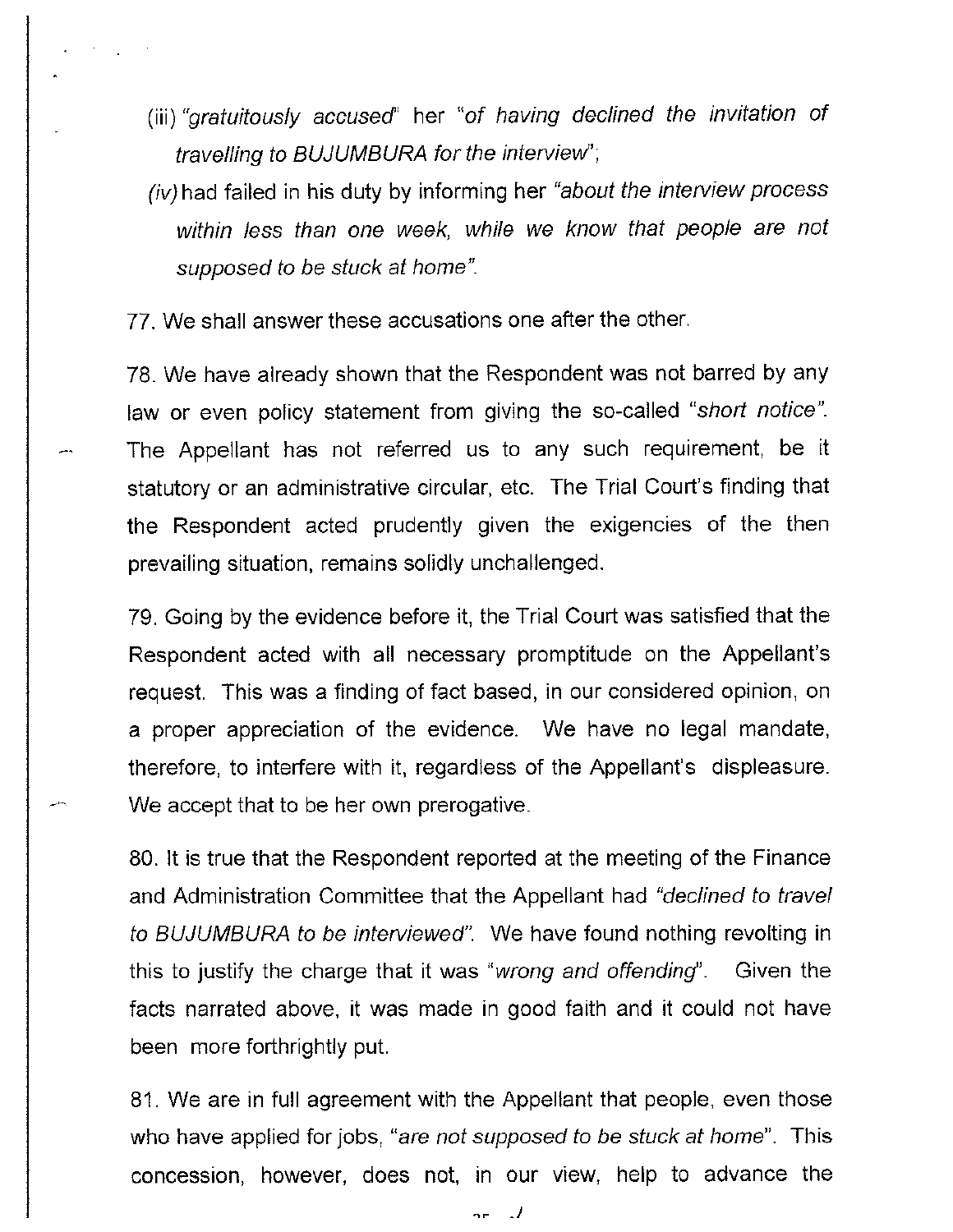Appellant's cause. As she has admitted, when writing and lodging the application for the Post, she was in Bujumbura. She unequivocally stated therein that she "is presently working as a Managing Partner of an International Law Firm established in BUJUMBURA". At no given time in between July,  $6<sup>th</sup>$ , 2015, and September 23<sup>rd</sup>, 2015, did she inform the Respondent that she had relocated, either permanently or temporarily, from Bujumbura to Arusha or any other place. She should, therefore, not look for a scapegoat.

82. In view of the above, we are of the firm view that the Appellant totally failed to demonstrate that the Respondent abdicated, in any way, his Treaty responsibilities under Article 71 (h) of the Treaty.

83. On the basis of the above discussion, we find ourselves on a firm footing to provide our conclusive answer to the Issue under scrutiny.

84. We are settled in our minds that the Respondent responded positively to the Appellant's application for the Post. He found her to have the requisite qualifications for the Post and also qualified for the interview as a candidate from one of the three Partner States whose citizens were only eligible to apply. She was accordingly shortlisted and invited to attend the interview at Bujumbura.

85. For reasons peculiarly within her personal knowledge, she sought a special dispensation to be interviewed in Arusha. In order to make an informed decision, the Respondent requested her to support the request with reasons. At that juncture and for the first time, she informed the Respondent that she could not travel as her daughter was sick. Her own evidence shows that the daughter had been feeling unwell for the last four (4) days (then), but had not bothered to take her to hospital at all.

 $2c$  /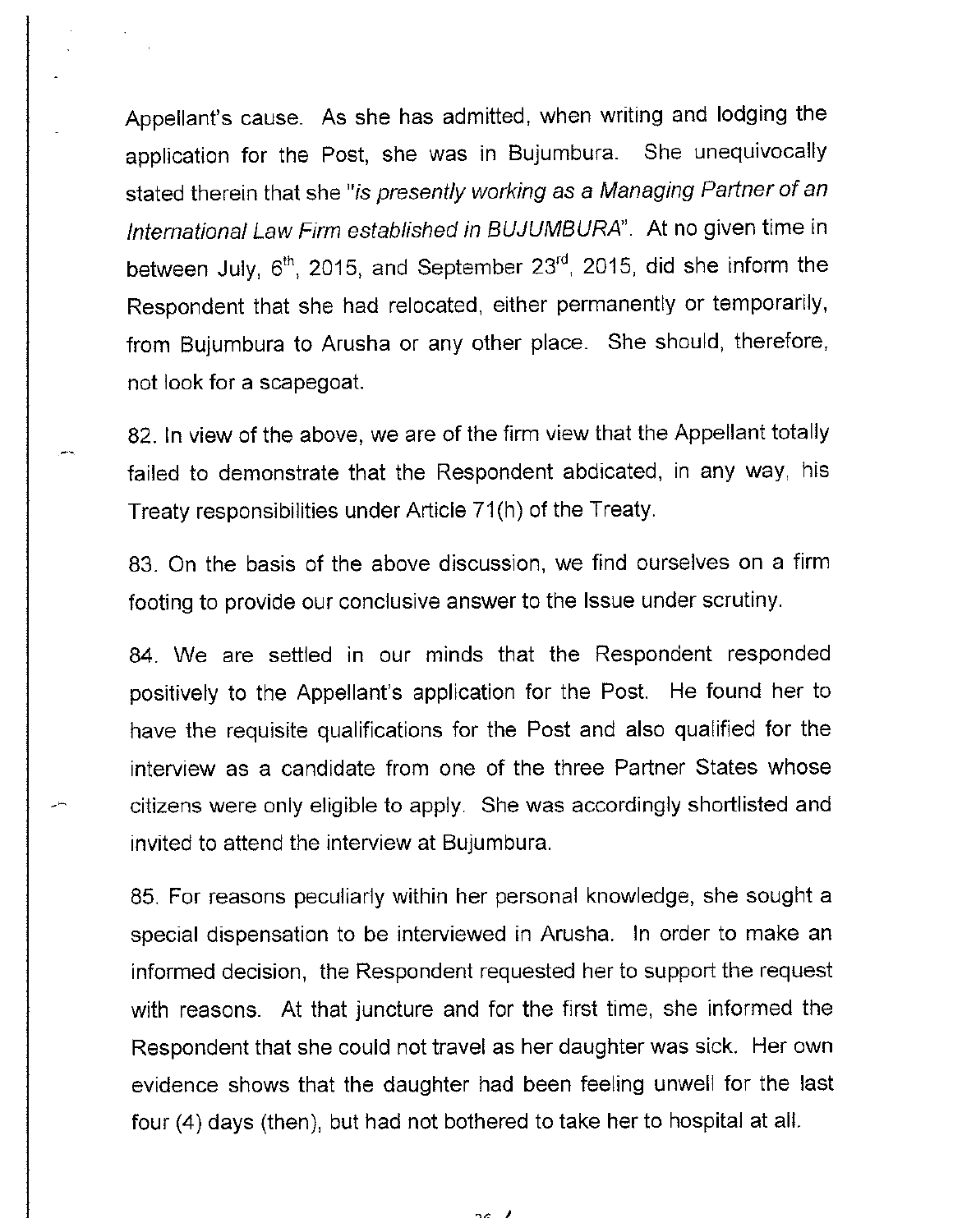86. The Appellant took the child to hospital two days after she had received the interview call and a day after being required to furnish a reason or reasons for her request. Even, then, the child was only attended and not admitted. On the basis of these undisputed facts which were, unarguably, unfavourable to the Appellant's case, the Respondent refused to accede to the special request to avoid unfairly changing the set rules of the game at the last hour. The Appellant then decided not to report for the interview.

87. The Trial Court, in the light of these facts, posed to itself this germane question in its Judgment : was the Respondent's decision "unreasonable" and a "breach of the right to social justice, equal opportunity and gender equality?"

88. The Trial Court answered the posed pertinent question in the negative. That, in our considered opinion, was the appropriate answer. We are equally settled in our minds that the reason put forward by the Appellant as an excuse for her inability to travel to Bujumbura was a specious one. It lacked cogency. May be she would have been taken seriously if she had produced an iota of evidence to show that prior to Wednesday September,  $23<sup>rd</sup>$ , 2015, she had taken the child to hospital and/or had offered that reason in her request for a special dispensation. Furthermore, she even failed to provide evidence to show that the child was too sick to travel. If she wanted to be believed and draw the sympathy of the Respondent and have her request for a favour or preferential treatment favourably considered, she had a duty to do so. In the circumstances, therefore, the Respondent cannot be condemned for refusing to grant an undeserved favour.

..,., *\_J*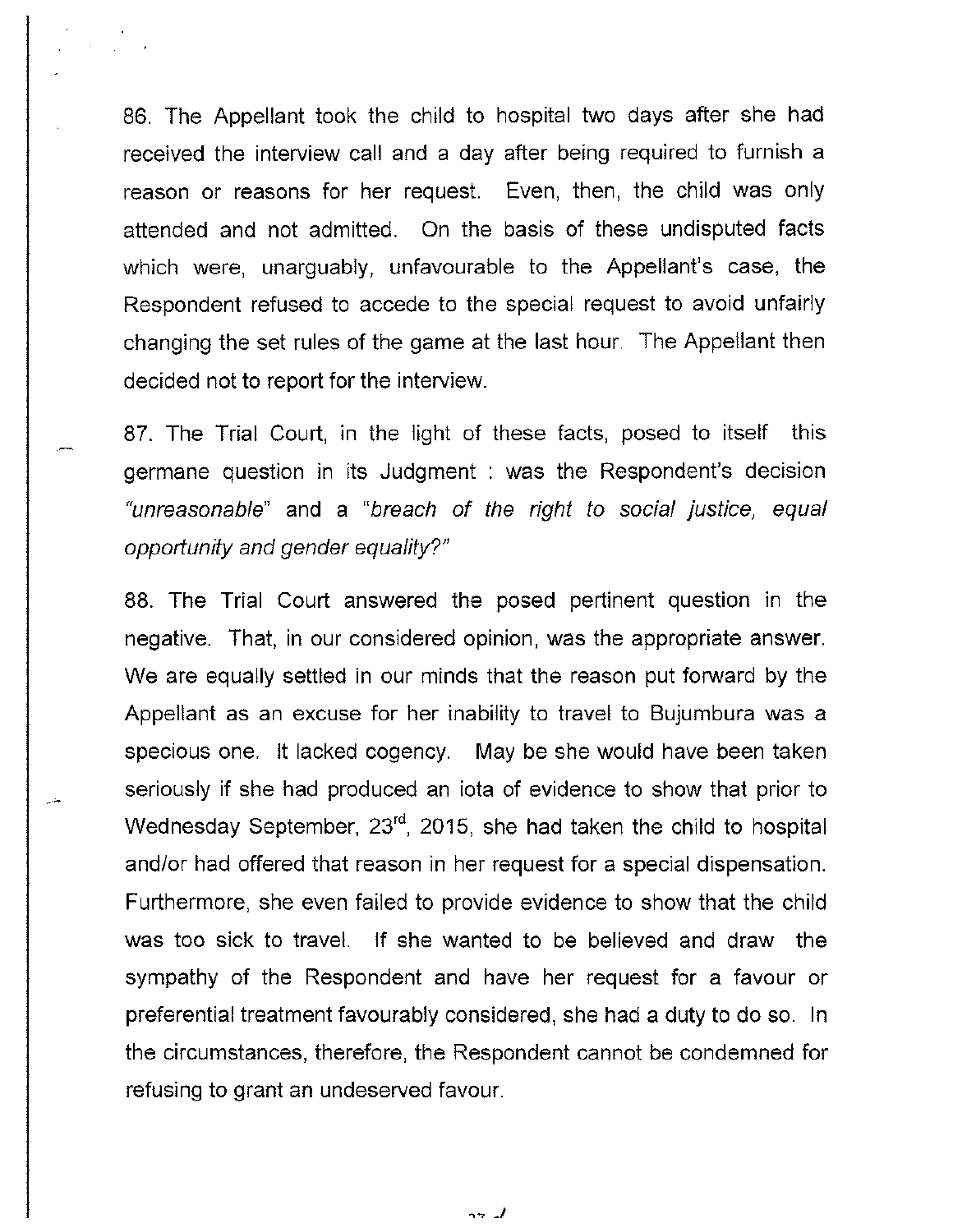89. In view of the above, we are increasingly of the view that the Appellant was not at all discriminated against. She voluntarily opted out of the interview exercise. We shall, therefore, be failing in our duty to fairly interpret and apply the Treaty, if we hold that the decision of the Respondent was an infringement of Article 6 (d) and (e) of the Treaty. The third Issue is accordingly answered in the Negative.

## **ISSUE NO. FOUR: Whether the First Instance Division erred in law in the evaluation of the evidence thereby occasioning a failure of justice.**

90. It is the Appellant's contention that the Trial Court failed to evaluate the evidence before it, thereby occasioning a failure of justice.

91. We take it to be settled law that in judicial decisions, a proper evaluation of evidence involves an objective scrutiny of the entire evidence proffered by the parties, be it oral, documentary, real or demonstrative, with a view to reaching balanced conclusions of facts and/or reasonable inferences of fact and applying them to the governing law(s). In the instant case the Reference was prosecuted and determined on the basis of affidavital and documentary evidence.

92. The over-arching issue was whether the Appellant had made up a good case for her failure to travel to Bujumbura for the interview and the Respondent had for no good reason, rejected her request for **"a special dispensation,"** thereby illegally denying her, her Treaty right to be interviewed and recruited as the Registrar of the Court.

93. We have carefully read the Appellant's brief submission pressing us to fault the Trial Court for failing to conduct "an investigation at the Hospital where the child was treated to verify if her status could have allowed her' to leave it behind and proceed to Burundi. We have found

20. ol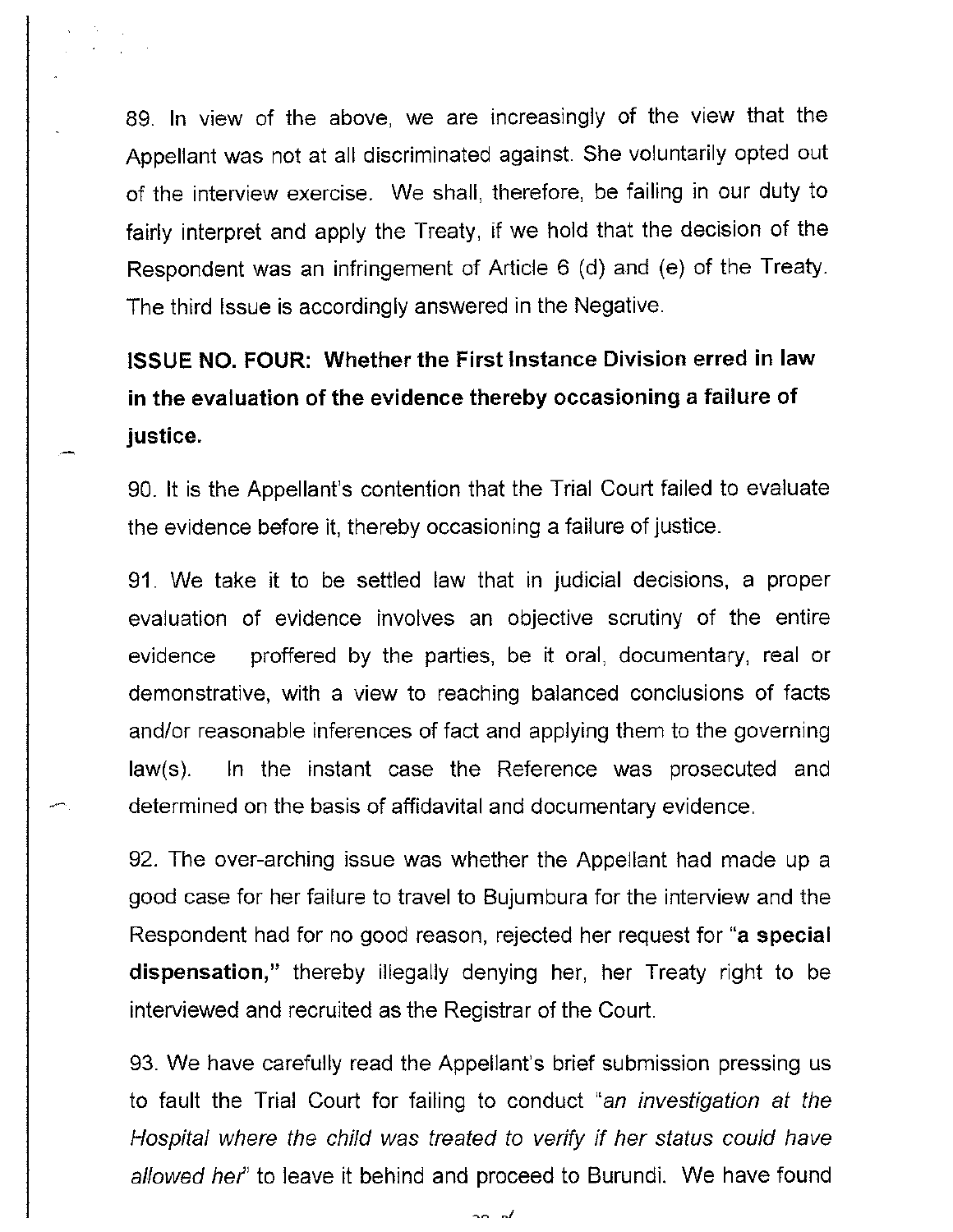this to be a strange submission, to say the least. That is why we accede to Dr. Kafumbe's contention that the Trial Court had no such obligation in law. It would have been highly monstrous for the Trial Court to do so.

94. For the above reasons, we reject the Appellant's reproach of the learned Trial Justices that they failed to "comply with the legal principle governing the profession of judges in their worthy assignment of giving a ruling **'infra petita'** for the Appellant, and **'ultra petita'** for the Respondent." We are minded here to let the Appellant know that in administering justice, judges are enjoined by law to remain impartial throughout. In our case, Article 24 **(1)** of the Treaty is of special significance.

95. The above observations notwithstanding and in all fairness to the Appellant, we take cognisance of her strong contention that she:

"never said that her child was **in Hospital ... "** but "that she was **at the Hosipital.** Grammatically, being at the Hospital does not mean being hospitalized". [Emphasis supplied].

96. Grammatically, we entirely agree with her. But does this justify the accusation that the Trial Court erred in law in the evaluation of the evidence thereby leading to a failure of justice? We believe not. We shall let the Trial Court vindicate itself.

97. Dealing with the issue of the child's sickness, the Trial Court logically guided itself thus:-

"46. In her initial e-mail of 24<sup>th</sup> September, 2015, at 10:37 a.m (and we have deliberately stated the times that the e-mails were exchanged) she gave no reason why she wanted to be interviewed in Arusha and not Bujumbura. When pressed to explain her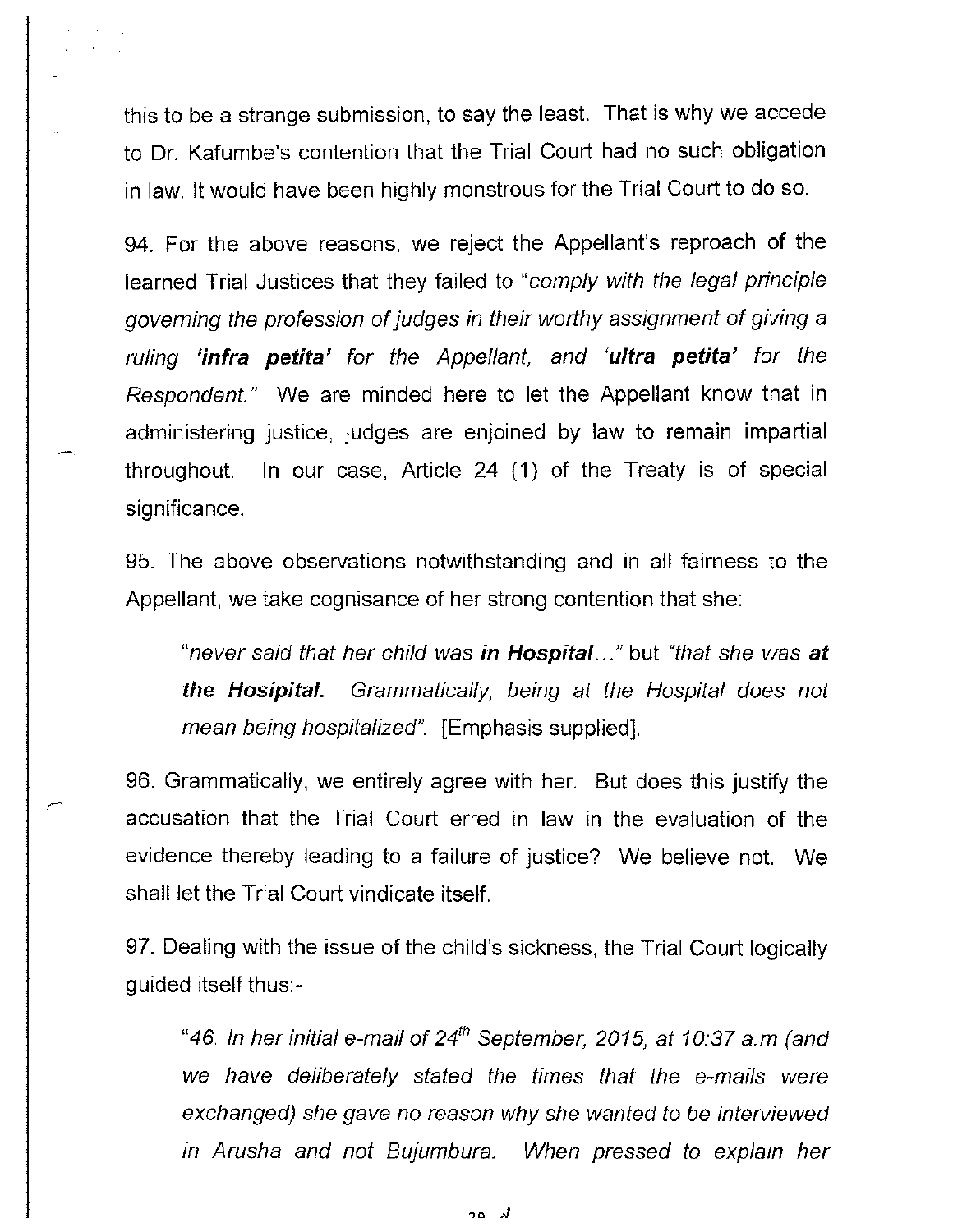reasons, she responded on *25th* September at *11* :36 a.m. to say that her daughter was sick and at that moment, she was in hospital.

47. We have in that regard seen an AAR Insurance Claim Form dated *25th* September, *2015* which indicates that the child had been suffering from periodical fever, nausea and vomiting for the previous five days and was treated on that day and required to return for observation after one week. On 24<sup>th</sup> September 2015, the child was therefore not in hospital and had not been treated and that explains the Applicant's e-mail of *25th* September *2015;*  that she was in hospital at the time she sent the e-mail. She has not however explained why on *24th* September *2015* she never gave any reason for her plea to be interviewed in Arusha but we presume that it was on account of the sick child.

48. The Respondent, having seen that form, took the view that since the child was not admitted in hospital, then the Applicant was in a position to travel to Bujumbura for her interview. Is that an unreasonable decision in breach of the right to social justice, equal opportunity and gender equality? We think not."

98. We have found force in this reasoning which justifies the conclusion arrived at by the Trial Court. We fully subscribe to it and hold that the Trial Court's decision was not based on a misapprehension, real or apparent, of the evidence. It was a result of a balanced analysis of all the material before it. It is the Appellant who, in her eagerness to find fault with others, totally misunderstood the reasoning of the Trial Court, for it was addressing itself to the situation obtaining on **Thursday, 24th** 

> - 7  $20<sup>2</sup>$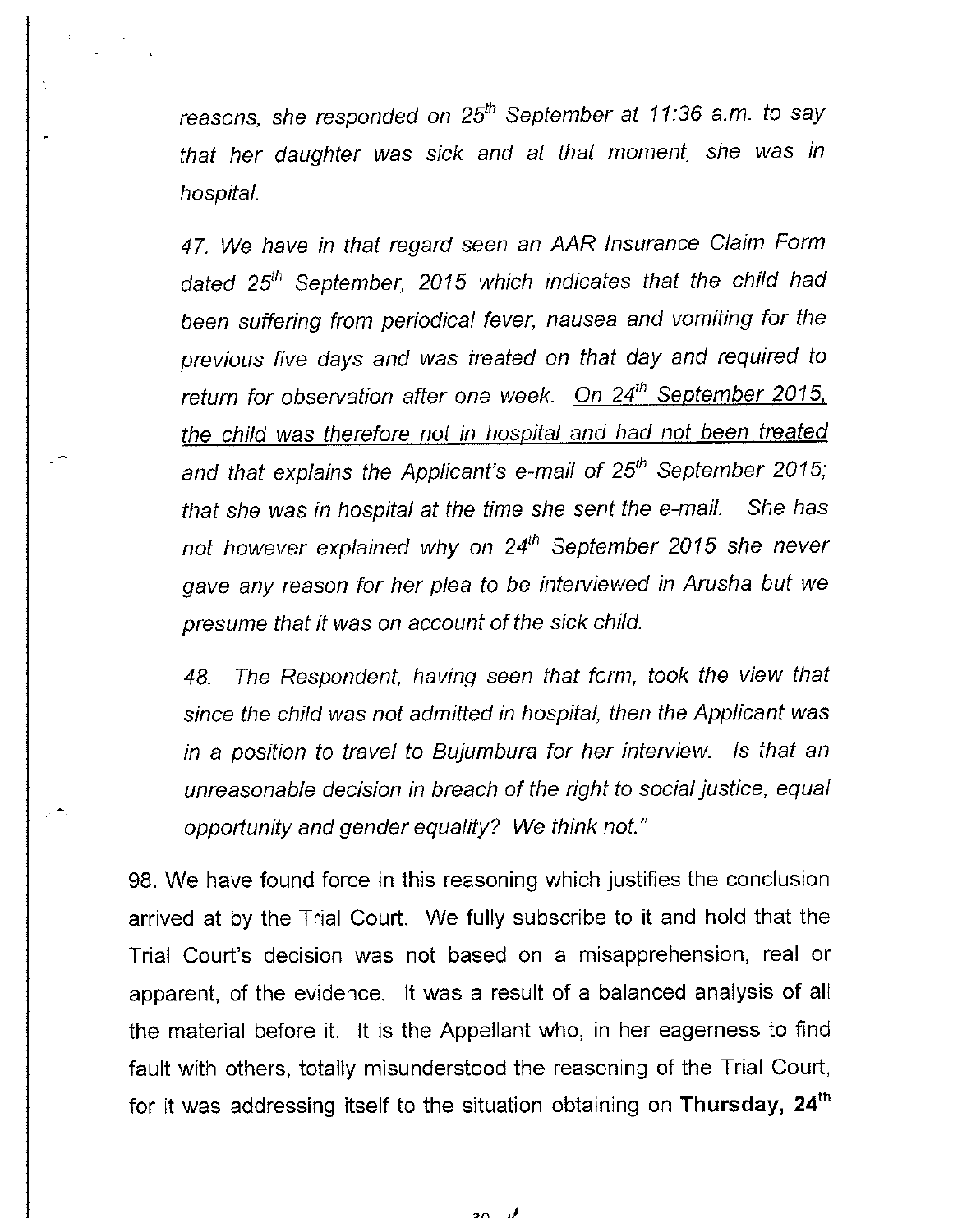**September, 2015.** We accordingly answer the fourth Issue in the Negative.

**ISSUE NO. FIVE: Whether the First Instance Division erred in law by not considering the Appellant's claim to damages.** 

99. This Issue, in our considered opinion, can be satisfactorily answered after having recourse to the reliefs which the Appellant was seeking in the Reference and the agreed Issues at the Trial. The former, were stated in full in paragraph 10 above, while the latter are to be found in paragraph 14 above. It is clear from both that the issue of damages does not feature at all. There is no gainsaying that the claim for damages was raised (and not pleaded) for the first time by the Appellant in her final Submissions, without effecting any amendment to her Pleadings. The Appellant admitted that much in her response to the Trial Court's questions at the hearing of the Reference on 28<sup>th</sup> January, 2016.

100. At the hearing, the Appellant is on recording saying:

-

"In the Statement of Reference, I didn't develop these various compensations."

101. To the question on whether, being an advocate, she was "aware of the principle that a party or litigant is bound by his or her pleadings?, she replied:

"Yes, I am aware that a party is bound by his pleadings."

102. Despite this admission, she did not deem it worthwhile to seek leave to amend her Pleadings. She had such a right under Rule 48 (c ) of the Rules. So, until the time of Judgment, the Pleadings remained unamended and Damages not formally pleaded.

> *}*  $\overline{a}$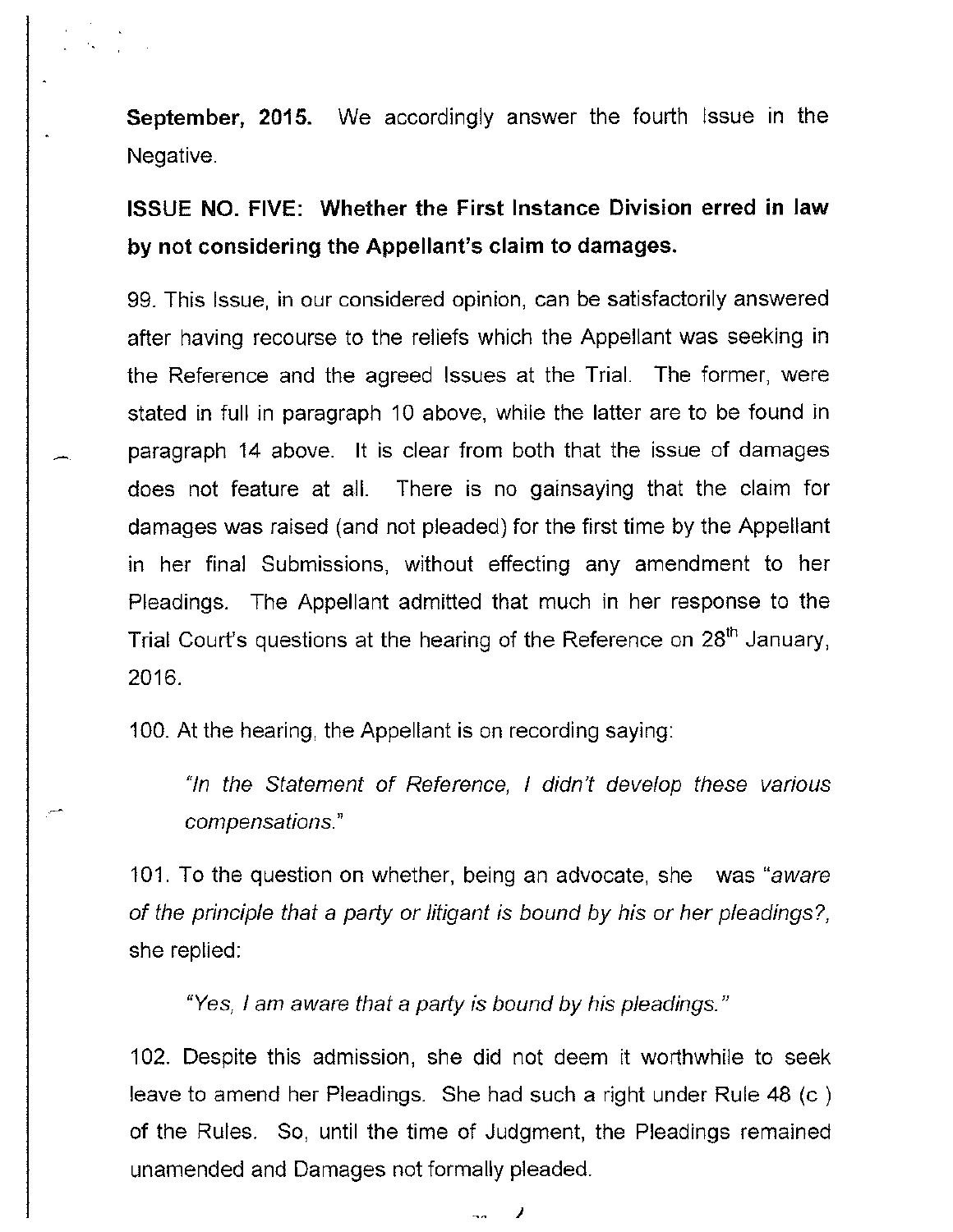103. In its Judgment, the Trial Court briefly and understandably held that since the prayer for "compensation" was introduced in the Appellant's Written Submission, it could not delve into it at all. This was because, it held, the claim was unprocedurally introduced and, "where a matter is not pleaded and the other Party has no opportunity to respond to it, the ends of Justice would not be met if a court were to determine it."

104. We take this holding to be a correct position of the law. Apart from being settled law that Parties are bound by their Pleadings, it is equally trite law that a Court has no jurisdiction to grant a relief not specifically pleaded. In spite of the Appellant's long and discursive submission in support of an affirmative answer to this Issue, Dr. Kafumbe did not directly address himself to it but responded on the assumption that the Trial Court had rightly rejected the claim for compensation on account of lack of merit. This lapse notwithstanding, we are convinced that the Trial Court rightly rejected the Appellant's claim for "compensation" (damages). We, therefore, find ourselves constrained to answer this Issue in the Negative.

#### **ISSUE NO. SIX: What remedies are the Parties entitled to?**

105. The Appellant accessed this Appellate Division seeking the reversal of the impugned Judgment of the Trial Court. From our elaborate discussion on the four preceding Issues, it is evident that she has totally failed to persuade us to hold that the said Judgment was flawed by errors of law and/or procedural irregularities to justify our intervention. We are in agreement with Dr. Kafumbe that the "sound well-reasoned Judgment of the First Instance Division of the Court ... be upheld", as we hereby do. Therefore, save for our holding on the first non-contested

 $\mathbf{a}$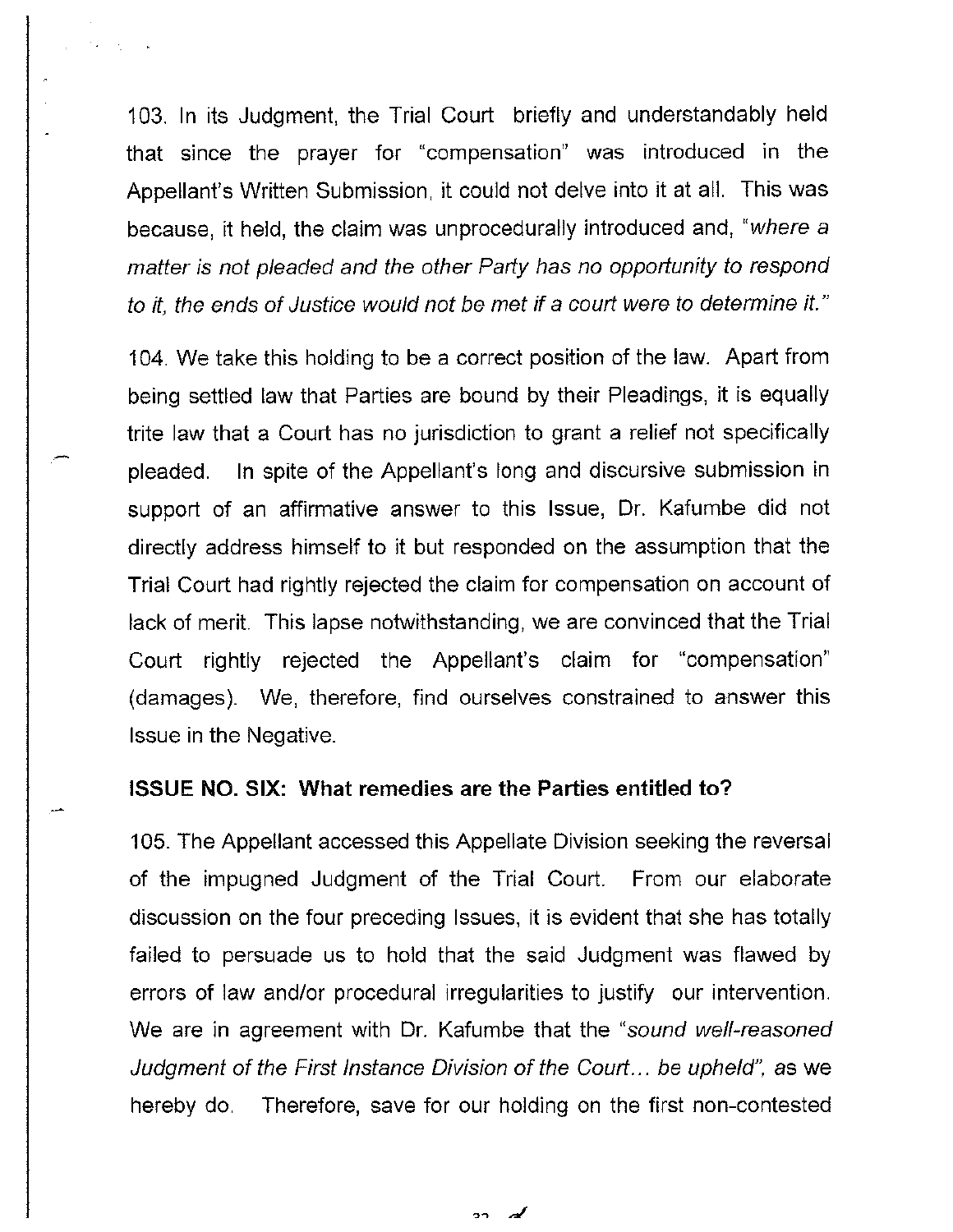ground of appeal, we hereby dismiss the other grounds of appeal as encapsulated in Issues No. Two to Six.

#### **CONCLUSION**

106. To recap briefly, the Appellant had applied for the Post of Registrar of the East African Court of Justice. From a host of applicants, she was one of the lucky six (6) who were shortlisted for interview. The interview was slated for September 28<sup>th</sup>, 2015. It was to be carried out by way of video conferencing. The candidates/interviewees were to be interviewed at the offices of the Ministry of East African Community Affairs in their respective countries. The Appellant was, therefore, to appear for the interview at the said offices in Bujumbura.

107. The Appellant, at first and for no apparent reason, sought from the Respondent a **"special dispensation"** to be interviewed at Arusha. When pressed by the Respondent, she claimed (2 days later) that she was taking care of her sick 7-year old daughter. The Respondent took the view that since the daughter was not hospitalised in order "to accord all candidates a level playing field," there "could be no exception for any candidate". The request was accordingly rejected. The Appellant took offence of this decision and did not travel to Bujumbura. The interviews proceeded as scheduled and a new Registrar was duly recruited.

108. Believing that the Respondent's decision denying her special dispensation was illegal, in that it was an infringement of Articles 6 (d), (e), and (f) and 71(h) of the Treaty, the Appellant, instituted the Reference under Article 30(1). She sought for the annulment of the Respondent's decision and a re-launch of the entire "process of interview and organise a different interview panel".

> $\overline{a}$ r)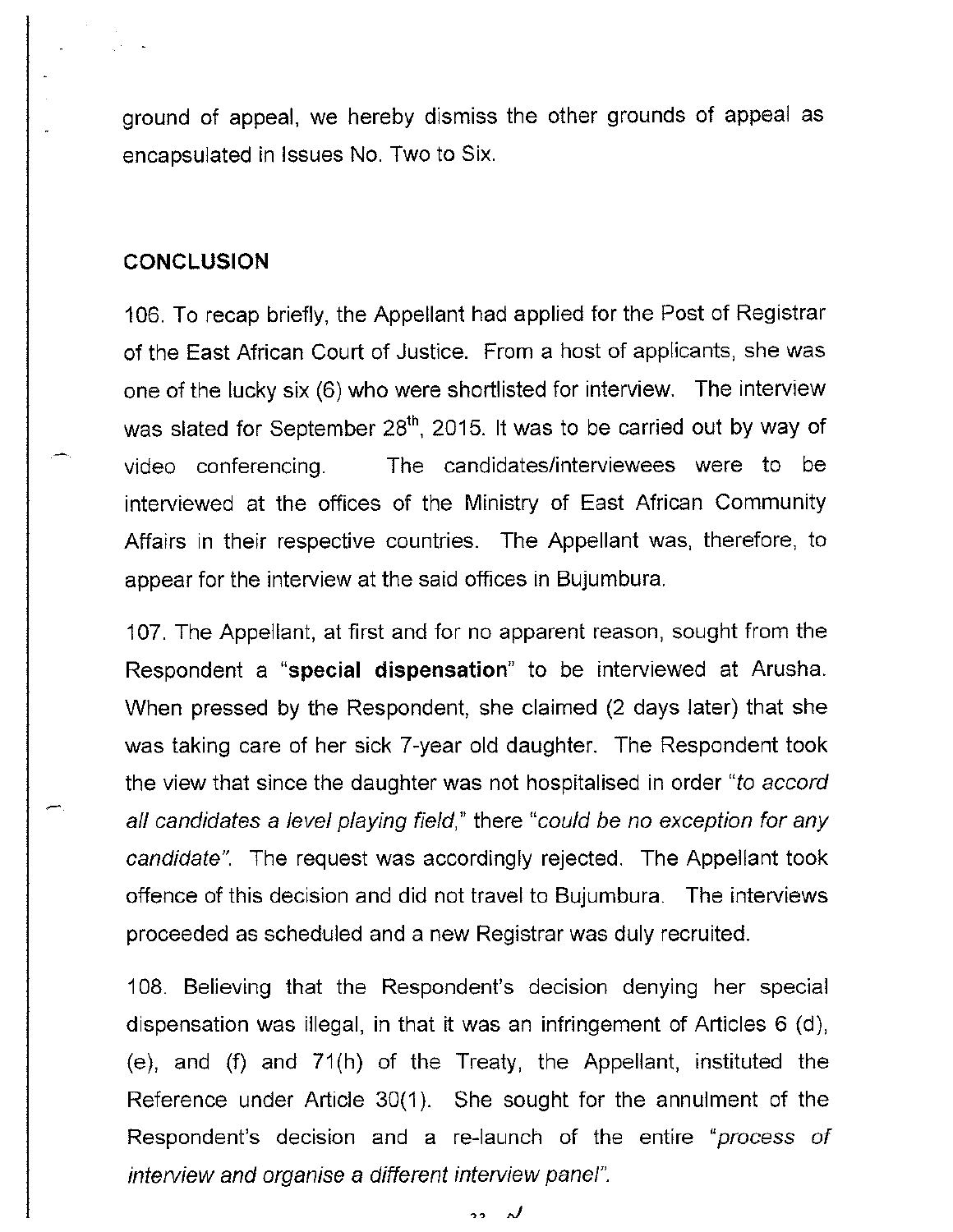109. The Trial Court found the Respondent to have acted reasonably in refusing to grant the special dispensation. It also found the extravagant request of relaunching the interview process incapable of achievement. It accordingly dismissed the Reference, ordering each Party to bear her/his own costs.

110. Only the Appellant was dissatisfied with the entire decision, hence this contested Appeal.

In the Appeal, the Appellant is praying for:

"an order to reverse the decision appealed against and the decision of the First Instance Division be dismissed in its entirety with costs."

She is, however, silent on what further orders the Court should make in the event the impugned Judgment is reversed. In view of the decision we have arrived at, this is only a by the way.

111. On our part, having dispassionately considered the Pleadings, evidence, the governing provisions of the Treaty and the Rules, the impugned Judgment and Parties' Submissions before us, we are settled in our minds that this Appeal has been lodged without any sufficient ground of complaint. There is nothing perverse in that Judgment to justify our reversing it or even varying it. It is as balanced and clear as it is reasoned. It can only be upheld in its entirety, as we hereby do.

112. All said and done, we dismiss the Appeal. As the Respondent did not appeal the Trial Court's order on costs, we make no order as to costs.

**Delivered, Dated and Signed at Arusha this 2<sup>nd</sup> day of December, 2016.** 

لُم يو